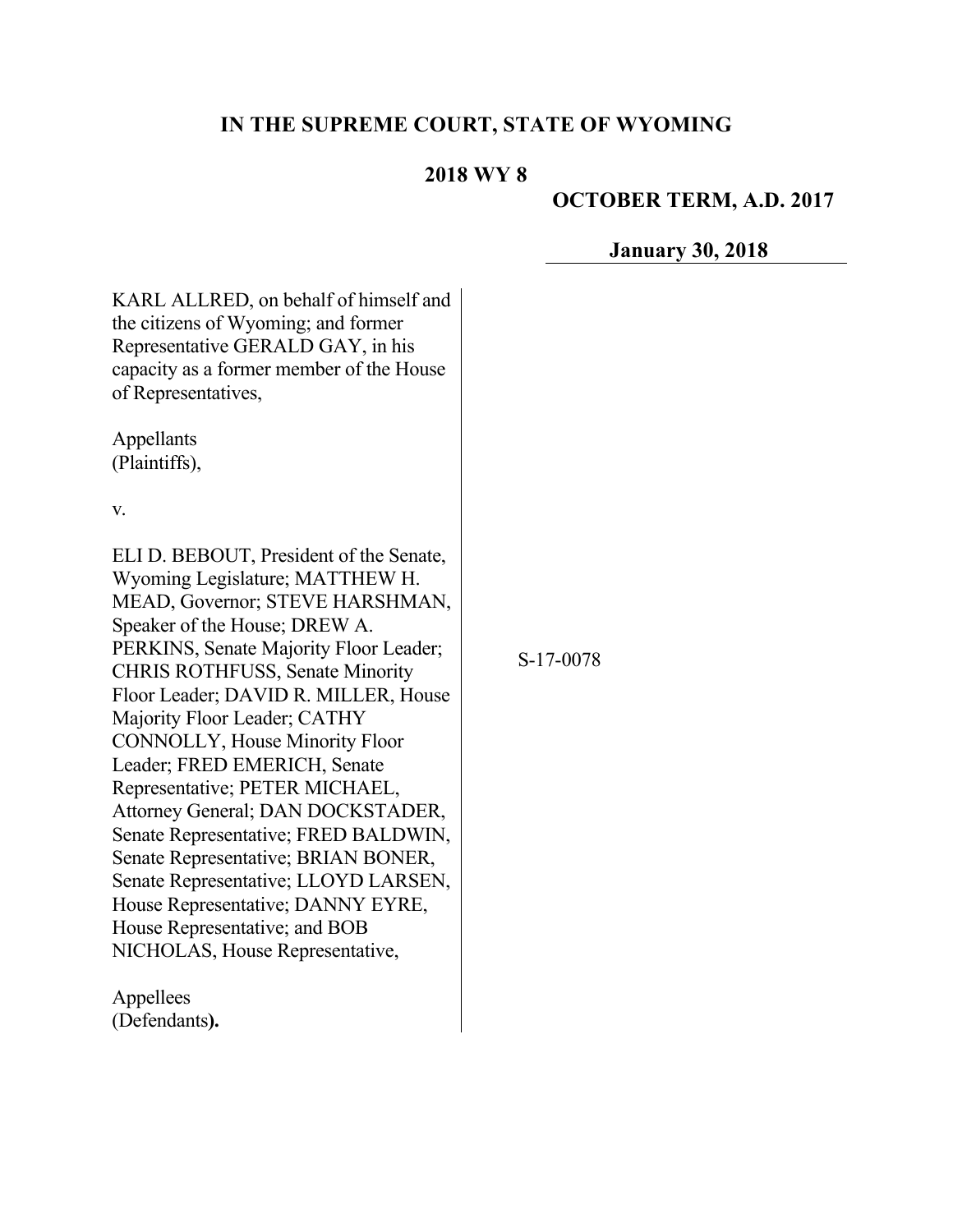#### *Appeal from the District Court of Laramie County The Honorable Catherine R. Rogers, Judge*

#### *Representing Appellants:*

Drake D. Hill, Hill Law Firm, LLC, Cheyenne, Wyoming.

#### *Representing Appellees:*

Jay A. Jerde, Special Assistant Attorney General, Wyoming Attorney General's Office.

### *Before BURKE, C.J., and HILL, DAVIS, FOX, and KAUTZ, JJ.*

*FOX, J., delivers the opinion of the Court; KAUTZ, J., files a specially concurring opinion.*

**NOTICE: This opinion is subject to formal revision before publication in Pacific Reporter Third. Readers are requested to notify the Clerk of the Supreme Court, Supreme Court Building, Cheyenne, Wyoming 82002, of any typographical or other formal errors so that correction may be made before final publication in the permanent volume.**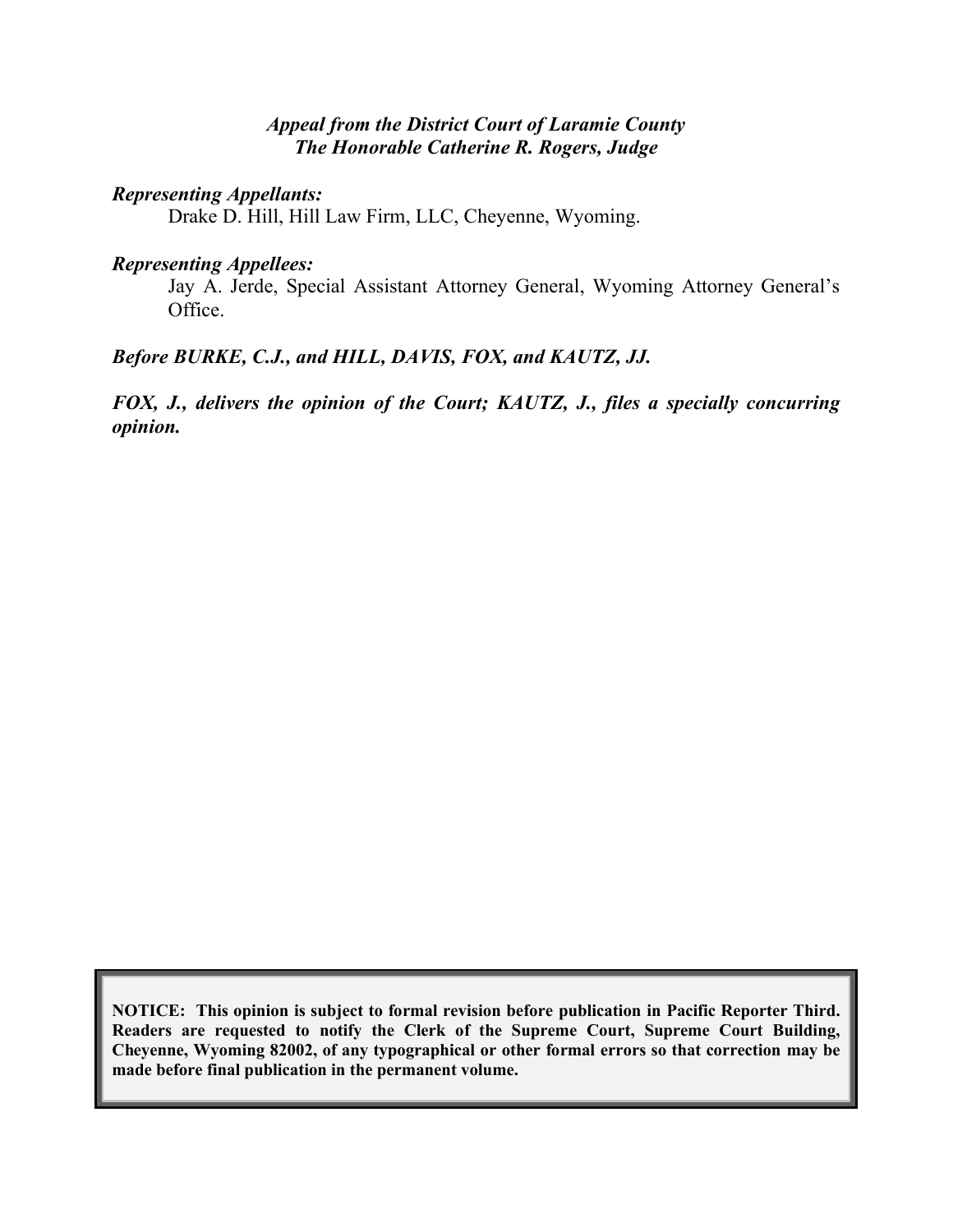### **FOX, Justice.**

[¶1] Two Wyoming citizens sought to challenge legislation that authorized two construction projects while maintaining a degree of legislative control which the citizens contend violate the Wyoming Constitution. They also alleged a pattern of letting state contracts without competitive bidding or required safeguards, contrary to the Wyoming Constitution and laws. They sought to amend their complaint to add a third plaintiff who would have alleged economic harm resulting from the contracting practices. The district court found that the citizens lacked standing, and that adding the third plaintiff would be futile. Appellants ask us to reverse that determination, which requires us to consider once again the challenging question of standing in cases where matters of great public interest are alleged.

[¶2] At this Court's request, the parties also briefed the question of whether the statute enacted in 2017, which prohibits naming a legislator in a lawsuit if he or she is sued in an official capacity, violates the Wyoming Constitution. We will affirm the district court's decision, finding that the citizens lack standing, and because there is no justiciable controversy, we will not address the constitutionality of the "naming statute."

#### *ISSUES*

[¶3] Because the parties' issue statements illustrate their radically different views, we will restate them in full here.

[¶4] Appellants define the issues as:

(A) Where government officials have violated separation of powers, have effected an alteration of the structure of government without undertaking the constitutional amendment process, and have violated the procurement and anti-corruption provisions of the Wyoming Constitution and Wyoming statutes, do citizens and taxpayers have standing to contest violations of the Wyoming Constitution and Wyoming statutes by government officials?

(B) Did the district court err in not applying the "great public importance doctrine" where the doctrine is applied to constitutional cases in Wyoming and where this case indisputably involves constitutional questions of great public importance?

(C) Do Wyoming citizens and taxpayers have standing to contest violations of the Wyoming Constitution and statutes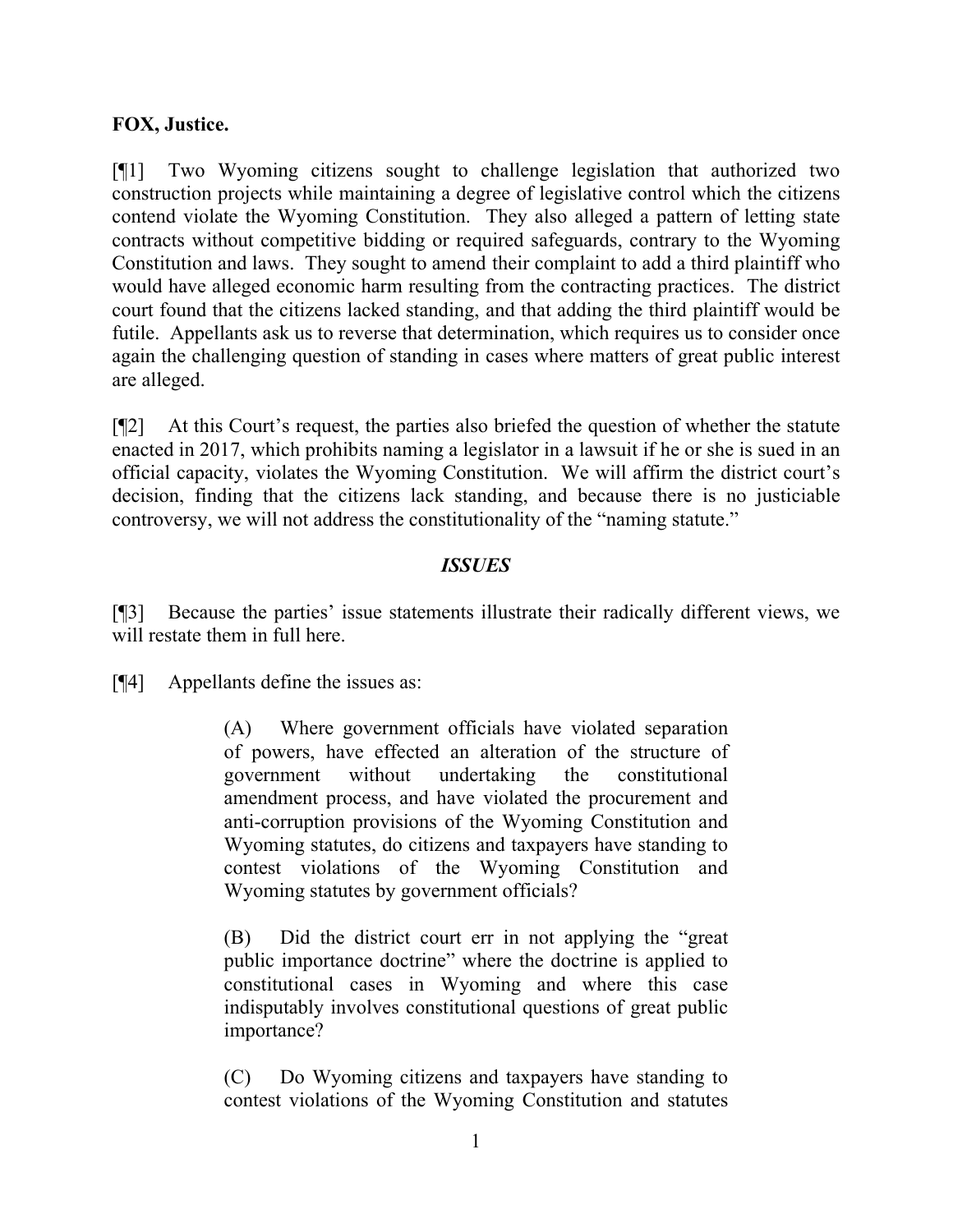by government officials in the areas of separation of powers, alterations of the constitution without utilization of the constitutional amendment process, and competitive bidding and spending provisions of the Wyoming Constitution and Wyoming statutes?

(D) Did the district court err in not allowing the joinder of a person who had been ousted from state contracting by governmental officials who have refused to comply with constitutional and statutory competitive bidding mandates?

(E) Does Senate Enrolled Act 70 (2017) (Wyo. Stat. § 1- 35-109) violate Article 2, Section 1 (separation of powers) of the Wyoming Constitution in purporting to prescribe whether a legislator can be sued in his or her name?

- [¶5] The State defines the issues differently:
	- I. For a court to have jurisdiction over a declaratory judgment action, the facts alleged in the complaint must establish that the plaintiff satisfies each element of the four part *Brimmer v. Thomson* justiciability test. The facts alleged in their amended complaint show that Karl Allred and Gerald Gay do not satisfy any of the elements of the Brimmer test. Does their amended complaint present a justiciable controversy?
	- II. In a declaratory judgment action, the justiciability requirement may be relaxed if the plaintiff presents a matter of great pubic interest or importance, provided he alleges facts to show that he has suffered harm to a tangible interest and he will benefit from a court judgment. The facts alleged here show that Allred and Gay do not satisfy the tangible interest and practical benefit elements. Does the great public interest or importance doctrine apply here?
	- III. In its sound discretion, a district court may deny a motion to amend a complaint if the proposed amendment would be futile. Allred and Gay filed a motion to amend their amended complaint to add Benjamin Hornok as a plaintiff. The district court denied the motion because Hornok lacked standing and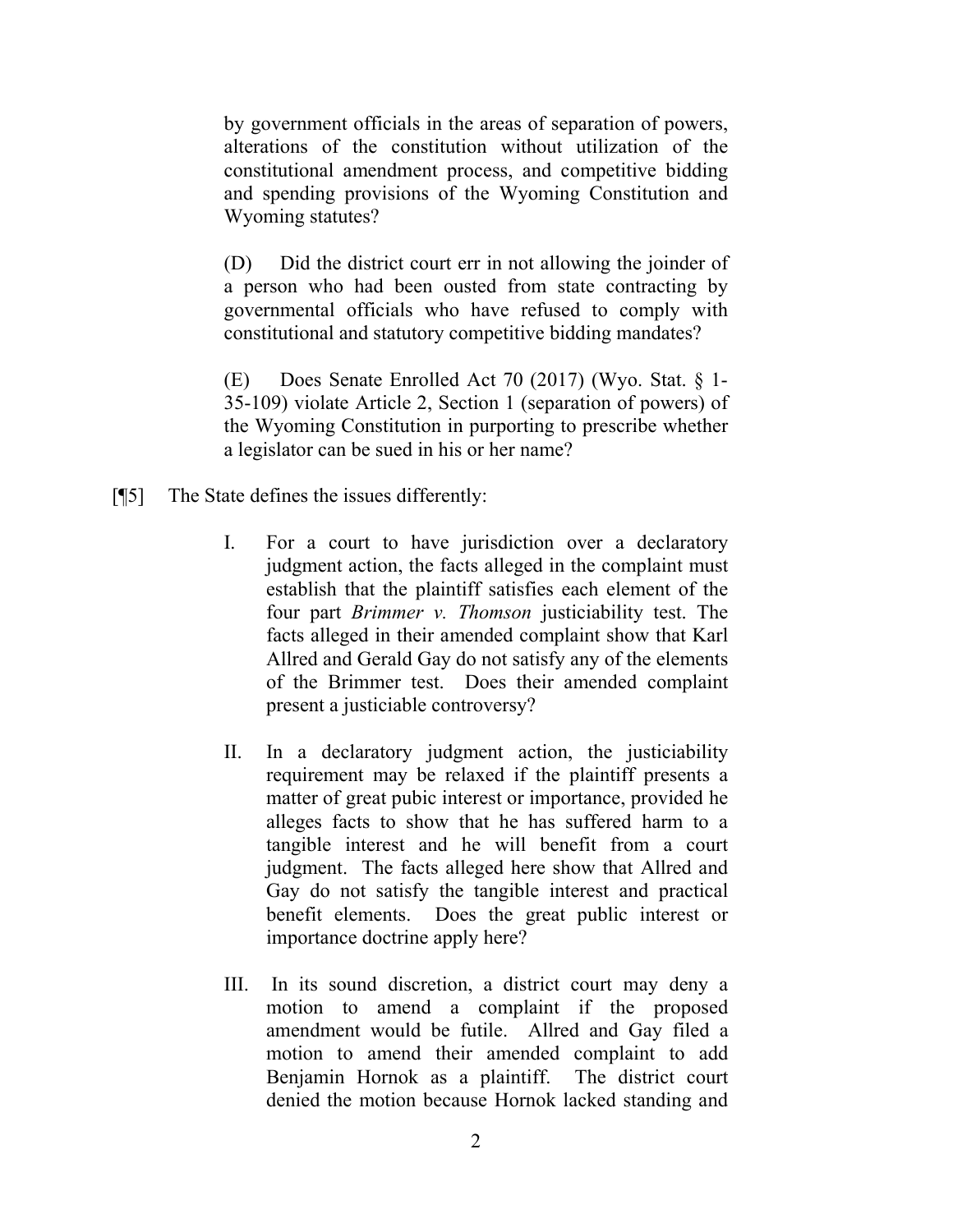had not exhausted the available administrative remedies. Did the district court abuse its discretion by denying the motion to amend?

IV. For civil actions not involving the State of Wyoming, the judicial branch has authority to regulate court practice and procedure and the Wyoming Legislature has authority to regulate the substantive rights of persons. The Legislature enacted Wyoming Statutes § 1-35-109 to address who is the proper party in civil actions involving a challenge to an official legislative act. Does § 1-35-109 violate the separation of powers provision in the Wyoming Constitution?

#### *FACTS*

[¶6] Appellants, Karl Allred, "on behalf of himself and the citizens of Wyoming," and Representative Gerald Gay, "in his representative capacity," filed the complaint and amended complaint in this matter. Because this is an appeal of an order granting a motion to dismiss, we review the facts as alleged in the amended complaint. Mr. Allred and Mr. Gay attempted to add Benjamin J. Hornok later, in the form of a motion to amend the complaint to add a party, which the district court denied primarily because it would be futile, reasoning that Mr. Hornok also lacked standing and had failed to exhaust his administrative remedies.

#### *I. Allegations in the amended complaint*

#### **A. The Parties**

[¶7] Mr. Allred is identified as "a citizen of Wyoming and an individual residing in Uinta County, Wyoming." He brought the action "on behalf of himself in his capacity as a citizen of Wyoming and on behalf of the citizens of Wyoming." Mr. Gay was, at the time the amended complaint was filed, "the duly elected representative of House District 36 from Natrona County and [] a member of the House of Representatives of the Wyoming Legislature," who brought this action "in his representative capacity." They sued Governor Matt Mead, Wyoming Attorney General Peter Michael, and legislative members of the Capitol Square Oversight Group at the time: Senate President, Philip Nicholas; House Speaker, Kermit Brown; Senate Majority Floor Leader, Eli Bebout; Senate Minority Floor Leader, Chris Rothfuss; House Majority Floor Leader, Rosie Berger; House Minority Floor Leader, Mary Throne; Senate President selected member, Senator Tony Ross; and House Speaker selected member, Representative Tim Stubson. They also named as defendants members of the Department of Health Facilities Task Force at the time: senate co-chair, Senator Eli Bebout; senate member, Senator Dan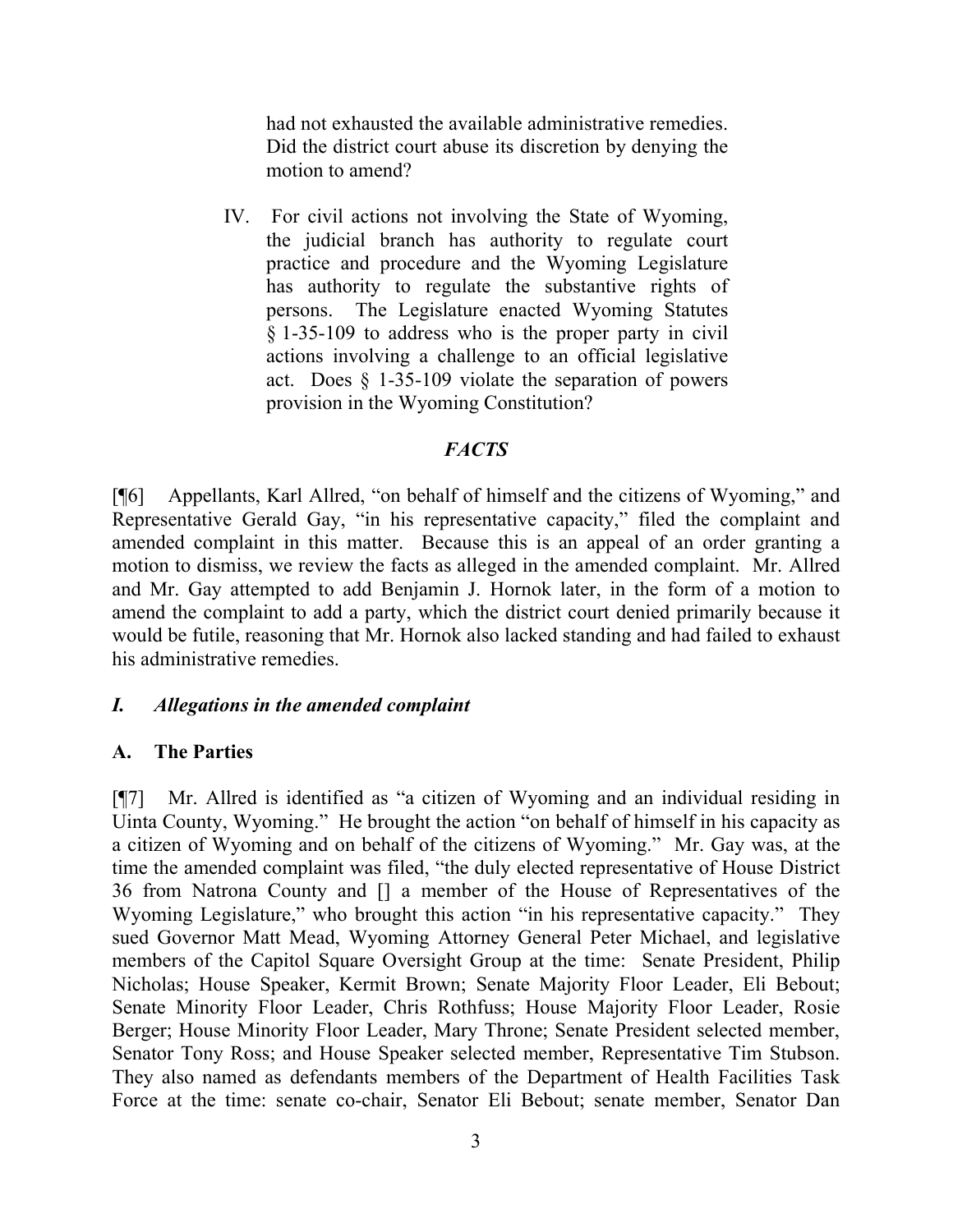Dockstader; senate member, Senator Drew Perkins; house co-chair, Representative Loyd Larsen; house member, Representative Bob Nicholas; and house member, Representative Tim Stubson. All the defendants are sued in their official capacities.

[¶8] The amended complaint alleges that each defendant is responsible for ensuring compliance with the Wyoming Constitution, and each was responsible for enacting the challenged laws, and has the statutory authority to implement those laws. It further alleges that each defendant has been involved in the implementation of the challenged statutes, and "through their oversight function has engaged [sic] violations of the Wyoming Constitution and procurement statutes . . . ."

# **B. Leases and Contracts**

[¶9] The amended complaint makes the following allegations regarding specific leases and contracts:

# **1. Lease for Housing Legislature During the Capitol Renovation**

[¶10] The Department of Administration and Information Construction Management Division entered into a lease with Pershing Circle, LLC for the building known as the Jonah Business Center, where the legislature is housed during the Capitol renovation. Pershing Circle, LLC's managing partner is Neil A. McMurry, who "made one of the largest contributions [to Governor Mead] in a political campaign outside of the candidate or immediate family of the candidate in Wyoming history . . . ." The lease was entered into without competitive bidding and was not approved by the State Treasurer.

# **2. Lease for 2020 Carey Avenue**

[¶11] The lease to house the Wyoming State Treasurer, Wyoming State Auditor, and Wyoming Secretary of State during the Capitol construction was entered into without competitive bidding and was not approved by the State Treasurer. The State entered into contracts with various contractors who did work on the space to prepare it for occupancy, without competitive bidding and without approval by the State Treasurer. The amount of the contracts related to the 2020 Carey lease as of the date of the amended complaint was \$2,748,303.67. Wayne Voss, the signatory for the lease, made a \$1,000 contribution to Governor Mead's campaign.

# **3. 516 South Greeley Highway Shopping Center Lease**

[¶12] Other state agencies are being housed at 516 South Greeley Highway pursuant to a lease that was entered into without competitive bidding, and without the State Treasurer's approval. Lessor Maurice Brown contributed \$1,000 to Governor Mead's campaign.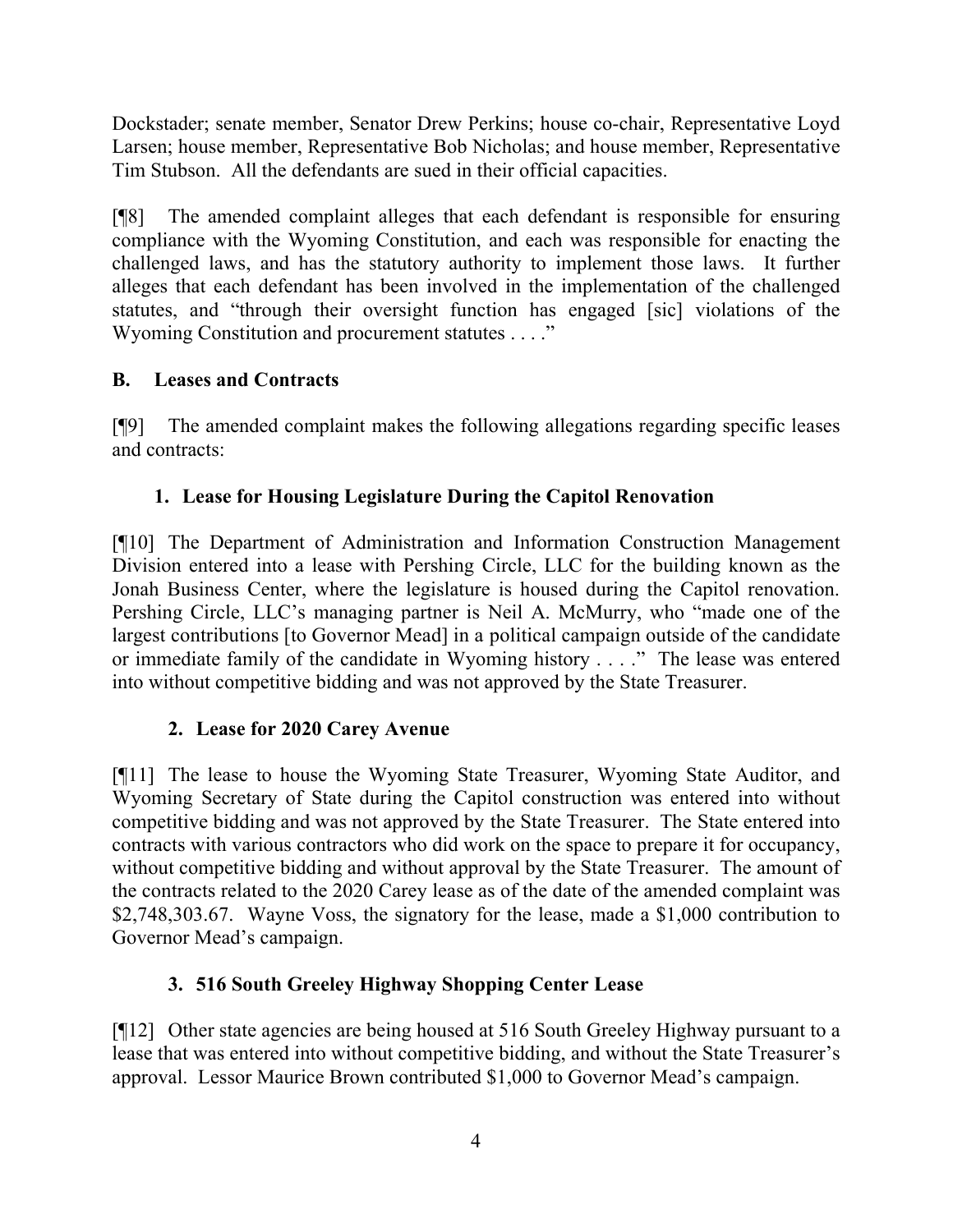## **4. Bidding of JE Dunn Contract**

[¶13] Pre-construction services were competitively bid, but the actual construction activities by JE Dunn and several amendments which significantly increased the construction cost limitation and expanded the scope of work were not competitively bid.

### **5. Prestige Corporate Relocation LLC Contract**

[¶14] The Department of Administration and Information contracted with Prestige Corporate Relocation LLC to move the Department of Environmental Quality from the Herschler Building. The State Treasurer did not approve the contract. As a result of miscalculations, the State overpaid the moving company. This work was put out for bid, but the State justified a bid waiver because of non-response to the request for proposal.

[¶15] The amended complaint alleges a pattern of contracting by the State without competitive bidding, asserting that 80 percent "of all contracting managed by the Department of Administration and Information Procurement Division for the State of Wyoming is not done by competitive bidding but rather through sole source contracting," representing \$620,000,000 in expenditures in the current biennium.

[¶16] Finally, the amended complaint asserts that the Department of Health Facilities Task Force, which is comprised of six legislators and two members of the executive branch, entrusts to the legislative branch various executive branch functions, such as implementing recommendations on the design of Department of Health Facilities, procuring design studies, supervising design studies, and evaluating options for management and ownership of the Wyoming Retirement Center.

[¶17] Plaintiff/Appellant Gerald Gay requested that the Wyoming Legislature call upon the Attorney General to investigate these improprieties; that request was rejected. He then asked the Attorney General directly to conduct an investigation; the Attorney General did not respond to that request. Appellants clearly state that they do not

> seek to set aside any contract(s). Rather, this Complaint seeks a ruling as to the constitutionality of the statute, potential violations of the Wyoming Constitution and procurement statutes in the implementation of the statutes, and of the proper administration of government.

# **C. Count I – Separation of Powers**

# **1. The Capitol Square Project**

[¶18] In the 2014 session, the Wyoming Legislature enacted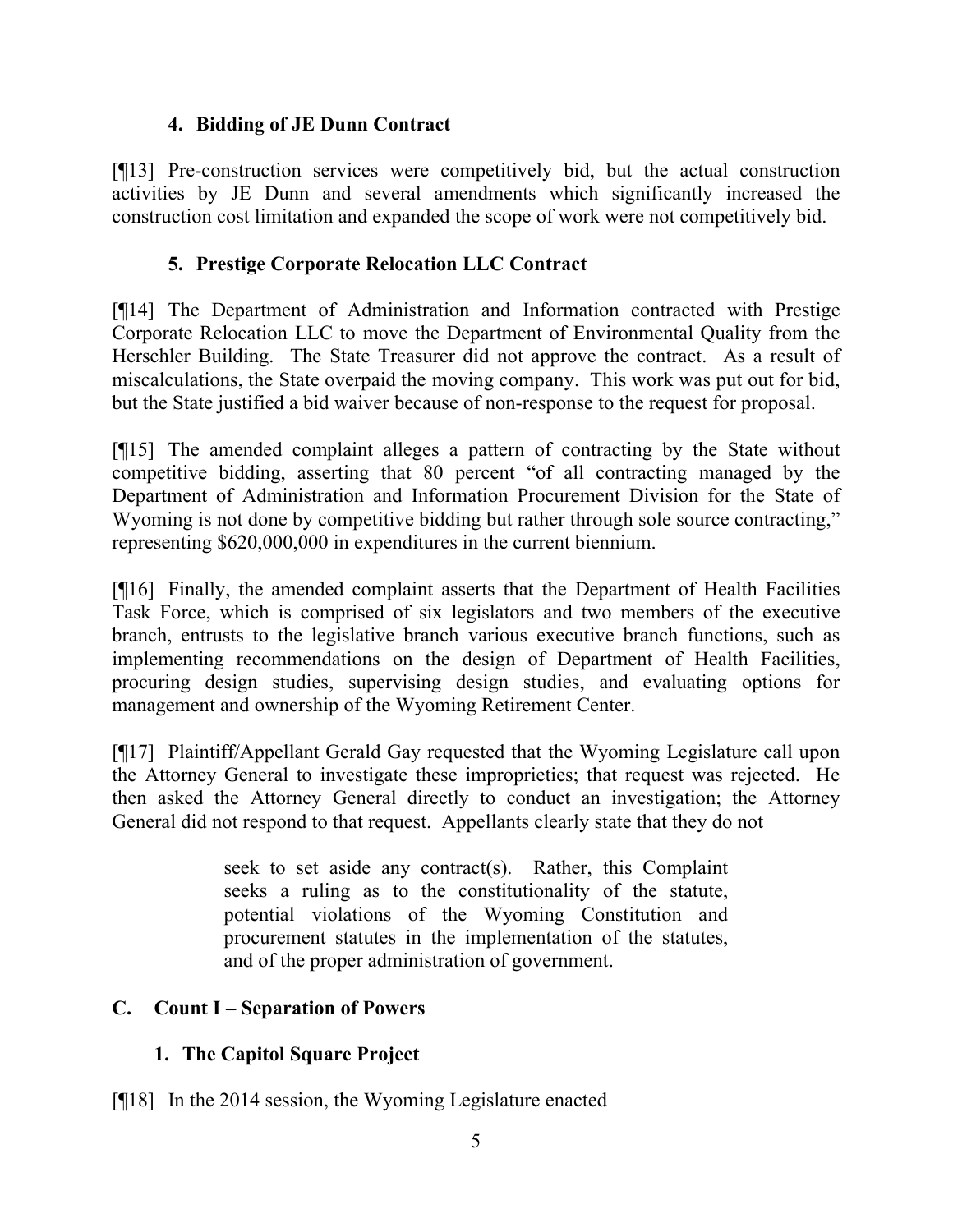AN ACT relating to administration of government; providing for the rehabilitation and restoration of the capitol building and the remodeling and construction of other state properties; codifying and continuing a task force; specifying process and duties relating to specified capital construction projects; providing for reports; transferring unexpended appropriations and making other appropriations; providing for interfund borrowing and repayment of borrowed funds; amending, conforming or repealing related provisions; authorizing positions; and providing for an effective date.

2014 Wyo. Sess. Laws, ch. 40, § 1. The law, codified at Wyo. Stat. Ann. §§ 9-5-110 through 9-5-113, created an oversight group comprised of the Governor and persons filling identified legislative positions (Capitol Square Oversight Group), § 9-5-111(a). It authorized the renovation of the Herschler Building and the Capitol and associated purchases, and arrangements for temporary accommodations during the pendency of the work, with all plans subject to approval of the Capitol Square Oversight Group. § 9-5-  $112(a)-(f)$ .<sup>1</sup> The amended complaint alleges that, by giving this power to the Capitol Square Oversight Group, the legislation gives control of the "Capitol Square Project to the legislative members of the Capitol Square Oversight Group," and the named defendant legislators "have departed from their constitutionally prescribed and limited role and have usurped and taken control over executive branch functions in violation of Article 2, Section 1 of the Wyoming Constitution and separation of powers doctrine." It requests a declaration that the Capitol Square Project legislation violates the separation of powers provision of the Wyoming Constitution.

# **2. The Department of Health Facilities Task Force**

[¶19] In the 2016 legislative session, the legislature created the Department of Health Facilities Task Force, comprised of six legislators and two members of the executive branch appointed by the Governor. 2016 Wyo. Sess. Laws, ch. 97, § 4(b). The Task Force was charged with:

> (i) Procuring and supervising a Level III design study for the Wyoming state hospital and the Wyoming life resource center; and

> (ii) Evaluating potential options for the management and ownership structure of the Wyoming retirement center;

> (iii) Providing interim reports on the activities of the task force to the joint appropriations committee and the joint

 <sup>1</sup> The law was amended in 2016 in ways not germane to this appeal. 2016 Wyo. Sess. Laws, ch. 105,  $\S$  3.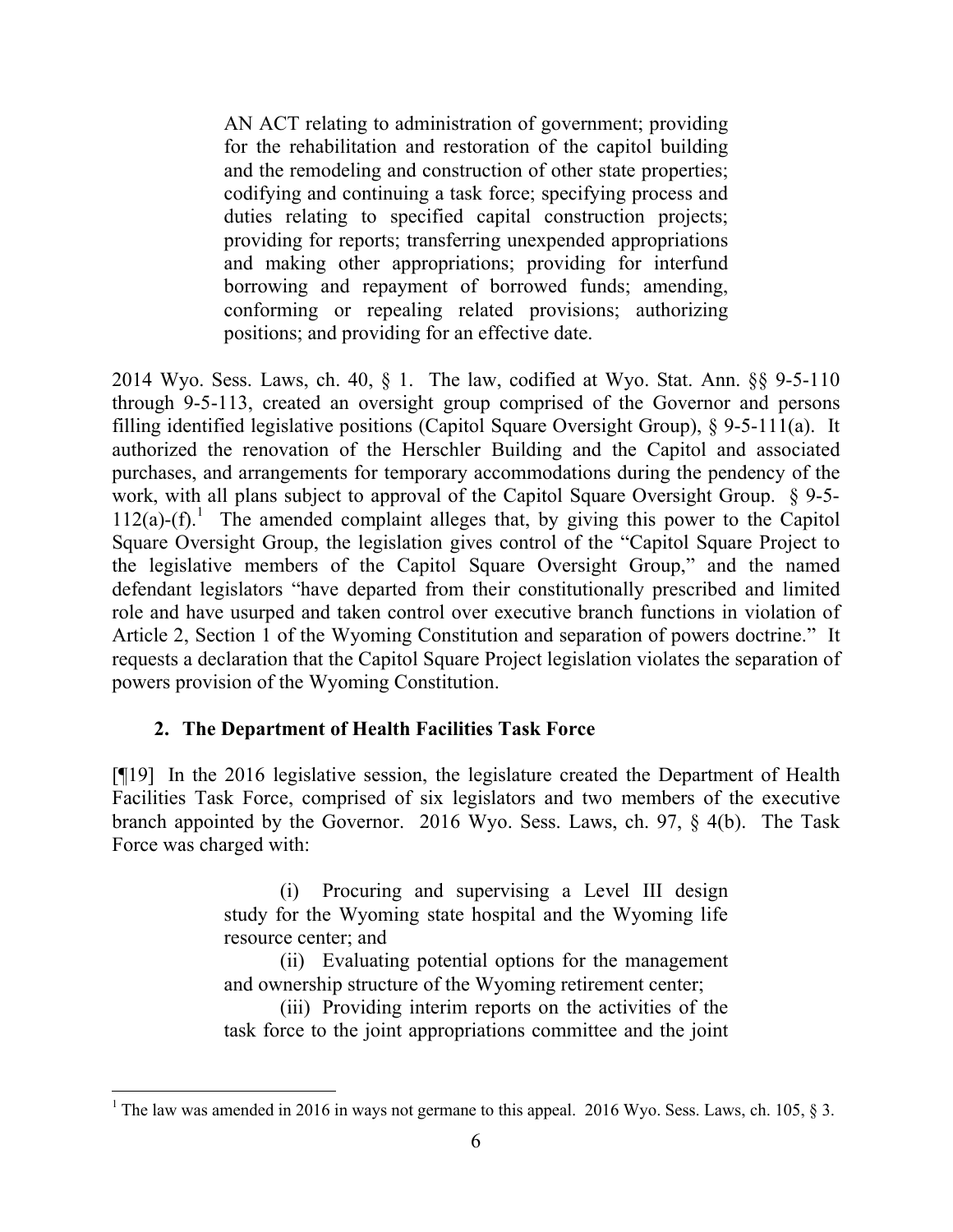labor, health and social services interim committee not later than November 1, 2016 and November 1, 2017;

(iv) Providing recommendations for legislative action.

*Id.* at § 4(c). The Task Force is to be staffed by the Legislative Service Office, with the Department of Administration and Information to serve in an advisory capacity. *Id*. at  $§$  4(d).

[¶20] The amended complaint alleges that:

By vesting responsibility and control over for [sic] implementation, procurement, supervision, execution, and control over Department of Health facilities to a group controlled by members of the Wyoming Legislature, who hold power to overrule any vote of the executive branch, the Legislature and a select group of legislators have departed from their constitutionally prescribed and limited role and have usurped and taken control over executive branch functions in violation of Article 2, Section 1 of the Wyoming Constitution and separation of powers doctrine.

The plaintiffs ask the court to enter declaratory judgment that this law violates the separation of powers provision of the Wyoming Constitution because it "purports to assign executive branch duties to the legislative branch," and to declare that any further executive branch function sought to be performed by the legislative members of the Task Force shall be of no effect and must be performed by the executive branch.

### **D. Count II – All Power Inherent in the People**

[¶21] Count II of the amended complaint alleges that by taking duties which the Wyoming Constitution entrusted to the executive branch and assigning them to the legislative branch, the challenged legislation has de facto amended the constitution. Yet, constitutional amendment is a power reserved to the people in article 1, section 1 of the Wyoming Constitution, which provides:

> All power is inherent in the people, and all free governments are founded on their authority, and instituted for their peace, safety and happiness; for the advancement of these ends they have at all times an inalienable right to alter, reform or abolish the government in such manner as they think proper.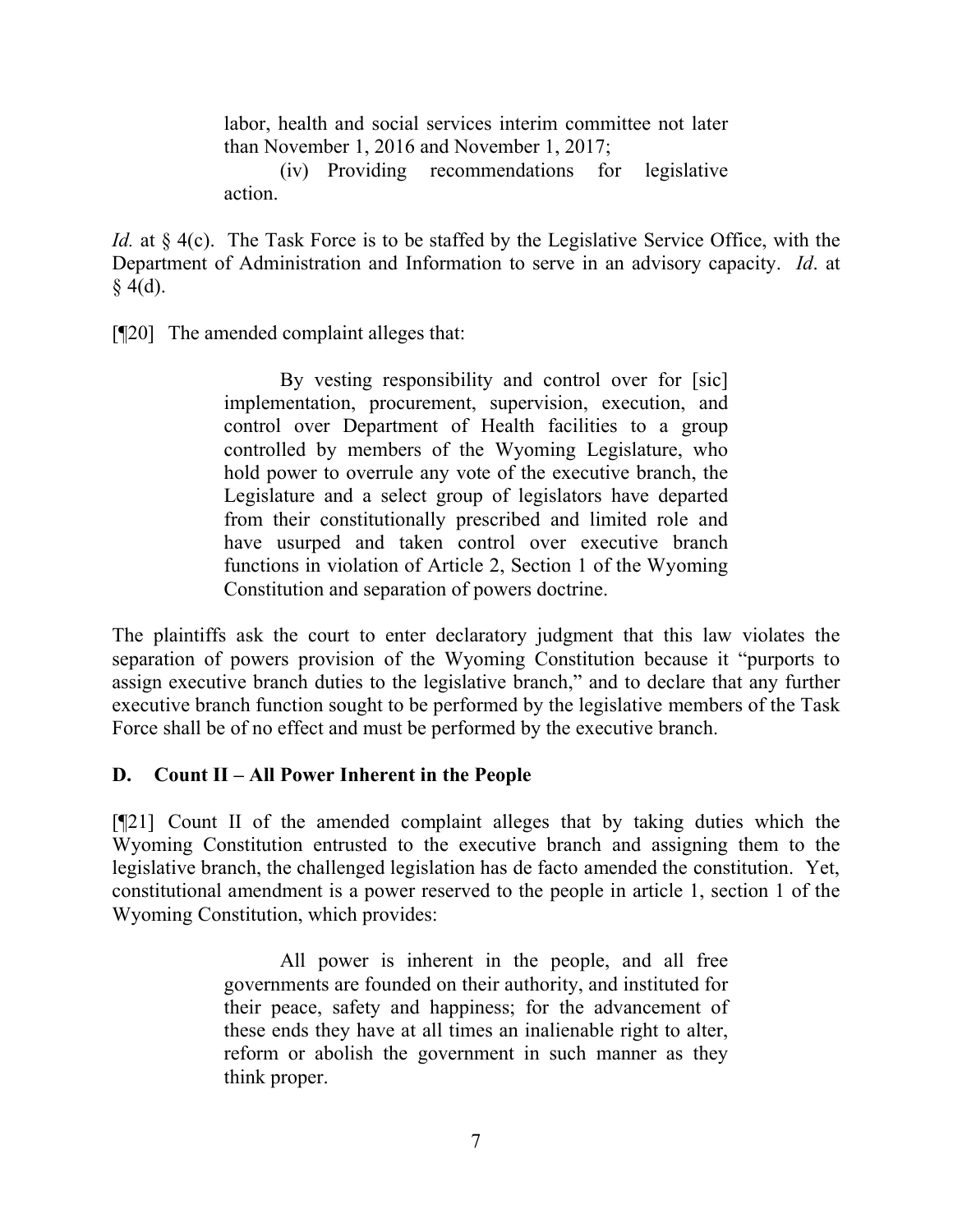Thus, the amended complaint requests declaratory judgment that the Capitol Square Oversight Group and Department of Health Facilities Task Force have violated this provision of the Wyoming Constitution, and declaring void and severing all legislative branch duties from the challenged statutes.

## **E. Count III – Constitutional and Statutory Contracting and Procurement of the Capitol Square Project**

[¶22] The amended complaint alleges that, with respect to the Capitol Square Project:

- contracts for repairing and furnishing the halls of the legislature were not let utilizing a competitive bid process;
- contracts did not set a maximum price and have been allowed to escalate through change orders and mismanagement;
- contracts were let in furtherance of the political interests of an elected official; and
- contracts were not approved by the Governor and State Treasurer.

[¶23] These practices, it is alleged, violate Wyoming Constitution article 3, section 31, which provides:

> All stationery, printing, paper, fuel and lights used in the legislature and other departments of government shall be furnished, and the printing and binding of the laws, journals and department reports and other printing and binding, and the repairing and furnishing the halls and rooms used for the meeting of the legislature and its committees shall be performed under contract, to be given to the lowest responsible bidder, below such maximum price and under such regulations as may be prescribed by law. No member or officer of any department of the government shall be in any way interested in any such contract; and all such contracts shall be subject to the approval of the governor and state treasurer.

Further, the amended complaint alleges that these practices violate the "procurement statutes."<sup>2</sup> It seeks declaratory judgment that the Capitol Square Oversight Group and the Attorney General "have violated the competitive bidding, maximum contract price, bar

<sup>&</sup>lt;sup>2</sup> Although the "procurement statutes" are never identified in the amended complaint, Appellant's brief references Wyo. Stat. Ann. § 9-2-1016, which provides that the Department of Administration and Information is the agency charged with procurement of supplies and services, in accordance with certain procedures, including competitive bidding, where feasible or practical.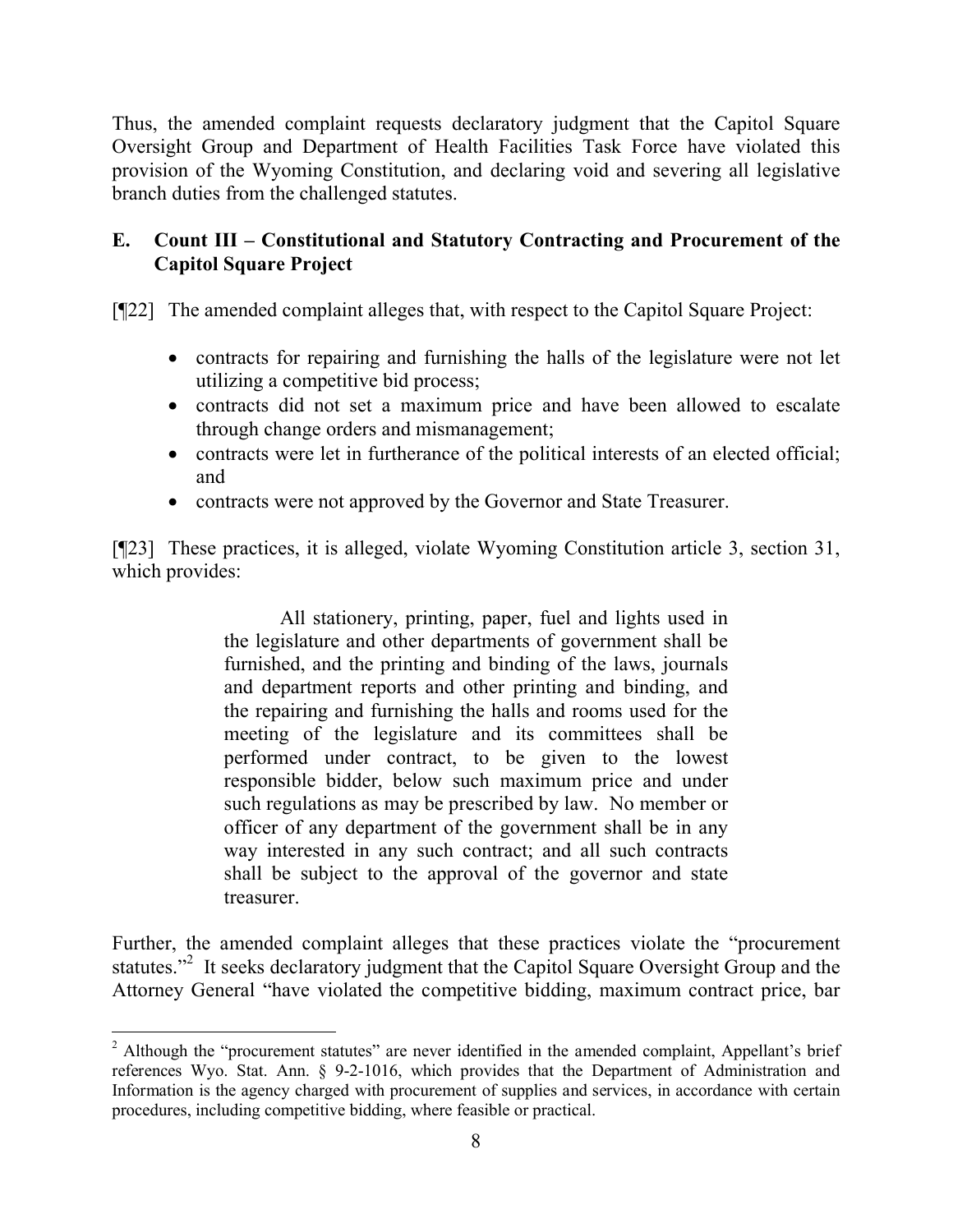against self-interest, and signatory requirements of" the constitution and laws of Wyoming. Appellants requested "an order directing that all further contracting be performed" in accordance with article 3, section 31 and the procurement statutes. They did not seek a judgment that would affect existing contracts.

# **F. Count IV -- Violation of Competitive Bidding Requirements of Procurement Statutes**

[¶24] Count IV of the amended complaint seems to address the award of state contracts in general. It alleges that "[f]or the current biennium, a total of well over \$550,000,000 . . . has been expended under contracts that were not competitively bid," and that 80 percent of all contracting managed by the Department of Administration and Information Procurement Division is done by sole source contracting and not competitive bidding.

[¶25] The amended complaint seeks a judgment finding that the "Governor and Attorney General have violated the competitive bidding requirements of the procurement statutes," and order that "all further contracting be performed under competitive bidding, except where expressly excepted, and without self-interest . . . ." Appellants do not seek a judgment that would affect existing contracts.

# **G. Count V – Injunctive Relief**

[¶26] Count V asks the court to enjoin the defendants from any further violation of the constitution and laws of Wyoming, and ordering that "all future actions taken by the Capitol Square Oversight Group and the Department of Health Facilities Task Force, as well as general contracting by the State of Wyoming, be performed in accordance with" law. Appellants do not seek a judgment that would affect existing contracts.

# *II. Allegations in the proposed second amended complaint*

[¶27] After defendants had filed their motion to dismiss the amended complaint, plaintiffs filed a Motion to Amend Complaint to Add Party Plaintiff, attaching a proposed Second Amended Complaint for Declaratory Judgment and Injunctive Relief for Violations of the Wyoming Constitution. The second amended complaint sought to add as a plaintiff Benjamin J. Hornok, alleging that he was a senior project manager for an unnamed employer, who was required to lay Mr. Hornok off as a result of lack of work. The lack of work was the "result of the construction management contract being awarded to an out of state company," MOCA Systems, without competitive bidding. Further, the proposed second amended complaint alleges that Mr. Hornok has been denied the opportunity to bid on contracts for which he was qualified by the "pervasive and ongoing practice of the Defendants in maintaining a closed and anti-competitive market for state contracts that violates competitive bidding requirements under state law." Mr. Hornok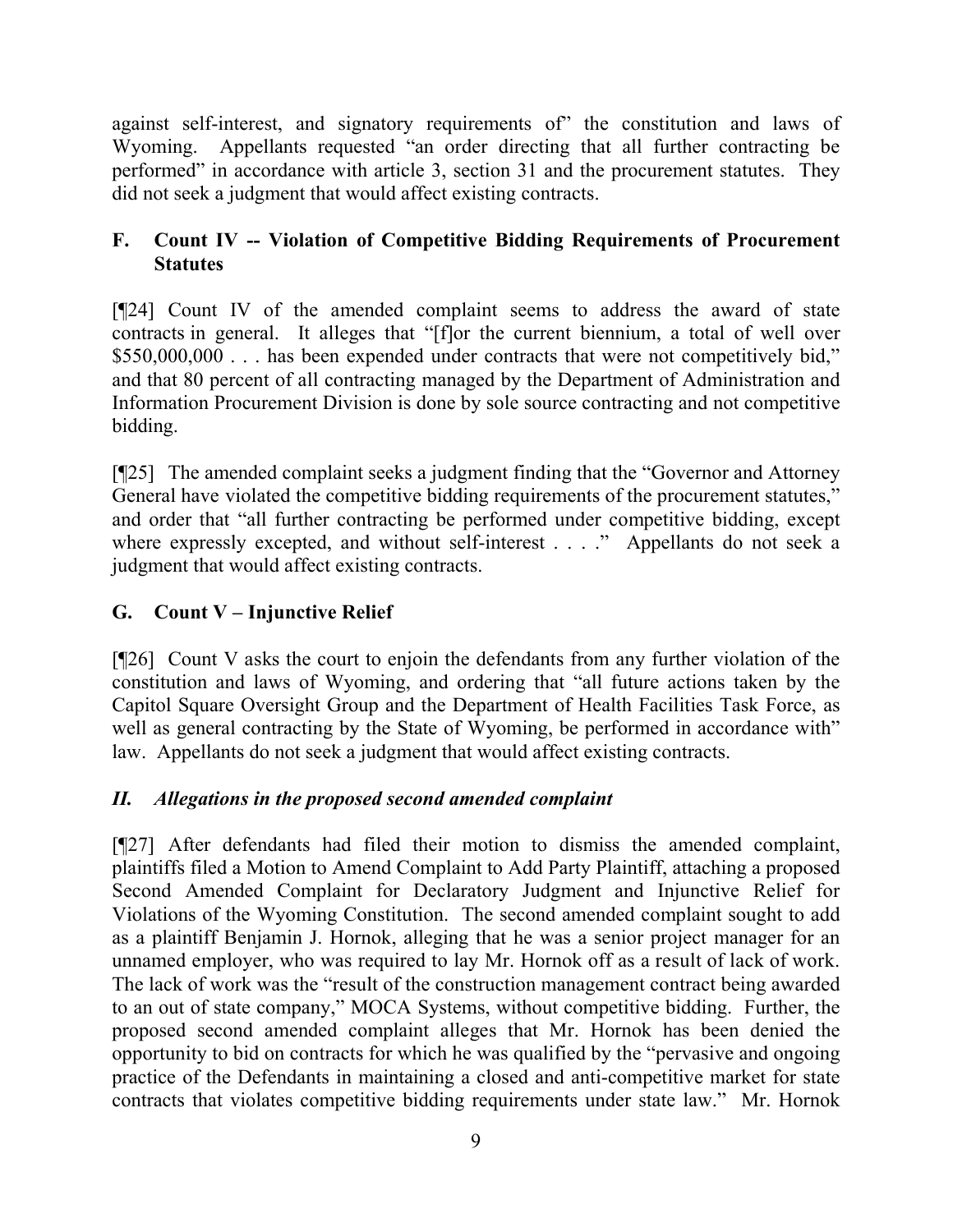would have the court order that any further construction management contracting related to the Capitol Square Project, or "any other contracting for which he is qualified," be awarded pursuant to competitive bidding processes. Further, he would request an order that MOCA Systems be paid for work performed and for expectancy interests, but that any remaining work be subject to competitive bidding.

[¶28] The district court dismissed the amended complaint, finding that "the Plaintiffs have not and cannot demonstrate that they have a genuine, tangible interest at stake in this proceeding," and they therefore have not presented a justiciable controversy that would allow the court to exercise jurisdiction over the matter. The district court went on to deny the motion to amend to add Mr. Hornok as a party, finding that such amendment would be futile because he also failed to present a justiciable controversy, and he has failed to exhaust administrative remedies.

### *DISCUSSION*

### *I. Appellants Karl Allred and Gerald Gay do not have standing*

### **A. Standard of Review**

[ $[$ [29] Our review of a motion to dismiss, whether under W.R.C.P. 12(b)(6) or 12(b)(1), is de novo. "We employ the same standards and examine the same materials as the district court: we accept the facts alleged in the complaint or petition as true and view them in the light most favorable to the non-moving party." *Moose Hollow Holdings, LLC v. Teton Cty. Bd. of Cty. Comm'rs*, 2017 WY 74, ¶ 20, 396 P.3d 1027, 1033 (Wyo. 2017) (quoting *Guy v. Lampert*, 2015 WY 148, ¶ 12, 362 P.3d 331, 335 (Wyo. 2015)). When we review dismissal of a complaint for lack of jurisdiction, "we focus on the allegations contained in the complaint and liberally construe them in the light most favorable to the plaintiff." *William F. West Ranch, LLC v. Tyrrell*, 2009 WY 62, ¶ 9, 206 P.3d 722, 726 (Wyo. 2009) (quoting *Cox v. City of Cheyenne*, 2003 WY 146, ¶ 7, 79 P.3d 500, 504-05 (Wyo. 2003)). "Likewise, jurisdictional issues regarding the justiciability of a declaratory judgment action are questions of law subject to *de novo* review." *Int'l Ass'n of Firefighters Local Union No. 279 v. City of Cheyenne*, 2013 WY 157, ¶ 8, 316 P.3d 1162, 1166 (Wyo. 2013).

[¶30] The keystone of justiciability in both federal and state jurisprudence is the separation of powers. As the United States Supreme Court has explained:

> The requirement that [a plaintiff] must show actual injury derives ultimately from the doctrine of standing, a constitutional principle that prevents courts of law from undertaking tasks assigned to the political branches. It is the role of courts to provide relief to claimants, in individual or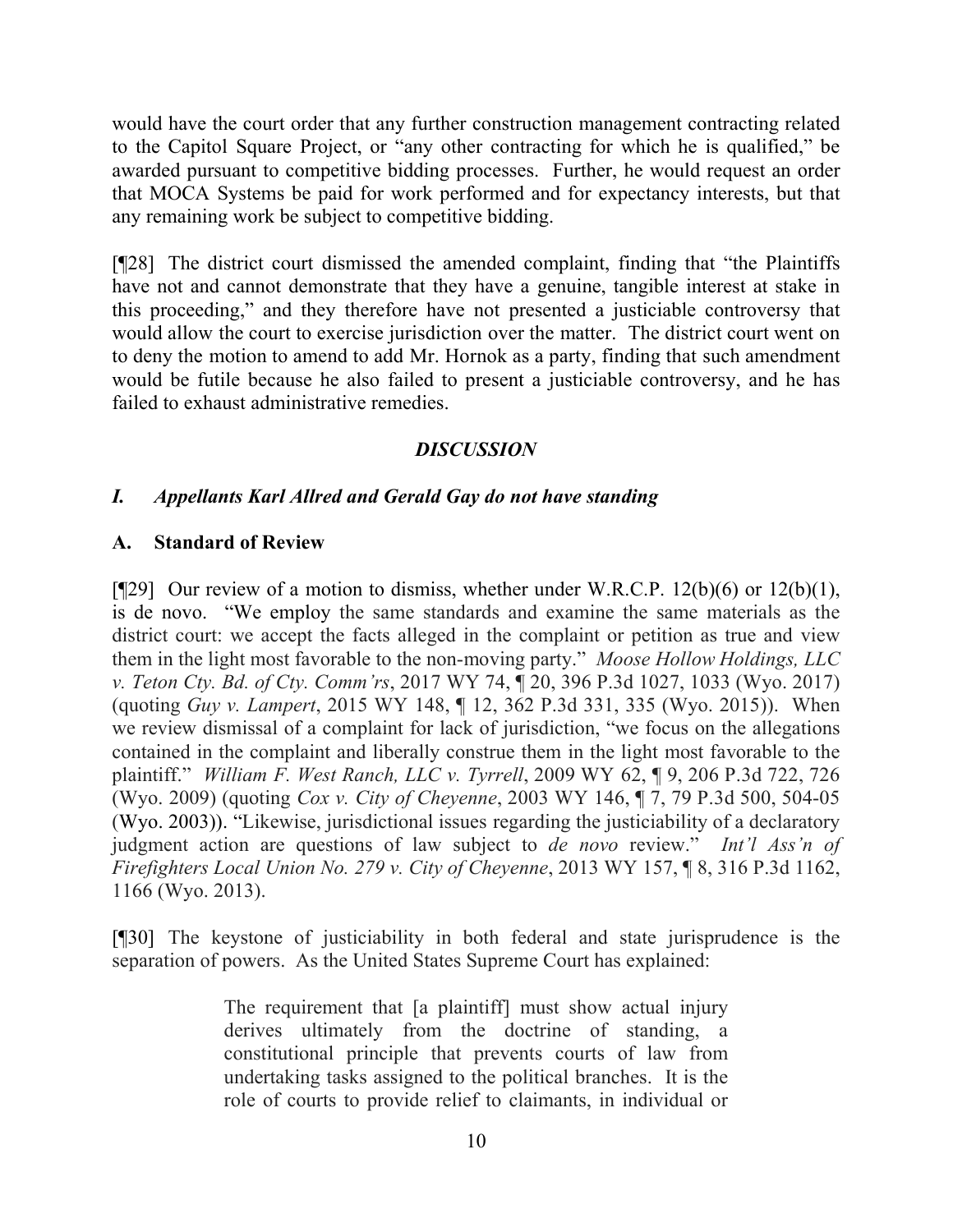class actions, who have suffered, or will imminently suffer, actual harm; it is not the role of courts, but that of the political branches, to shape the institutions of government in such fashion as to comply with the laws and the Constitution.

*Lewis v. Casey*, 518 U.S. 343, 349, 116 S.Ct. 2174, 2179, 135 L.Ed.2d 606 (1996) (citations omitted). That rationale applies equally to the separation of powers provision of the Wyoming Constitution, which proscribes each branch of government from exercising the powers of another branch. Wyo. Const. art. 2, § 1. "It is not the function of the judicial branch to pass judgment on the general performance of other branches of government." *William F. West Ranch*, 2009 WY 62, ¶ 32, 206 P.3d at 733.

[¶31] We begin by disposing of some issues which are not presented in this case.

## **B. No Taxpayer Standing was Alleged**

[¶32] Although Appellants strenuously argued in their brief and at oral argument that they had standing as taxpayers, they made no allegations in their amended complaint that would support such a claim. In fact, the word "taxpayer" does not appear in the amended complaint. On review of an order granting a motion to dismiss, we will liberally construe facts alleged in the amended complaint; however, "liberal construction of pleadings does not 'excuse omission of that which is material and necessary in order to entitle one to relief.'" *The Tavern, LLC v. Town of Alpine*, 2017 WY 56, ¶ 21, 395 P.3d 167, 173 (Wyo. 2017) (quoting *Elworthy v. First Tenn. Bank*, 2017 WY 33, ¶ 20, 391 P.3d 1113, 1119 (Wyo. 2017)). Further, we have not yet expressly recognized taxpayer standing in Wyoming,<sup>3</sup> although we have suggested in dicta that "[a] taxpayer is not entitled to maintain a proceeding for a declaratory judgment in the absence of any showing that the statute, ordinance, or act being questioned will increase the taxpayer's burden as a taxpayer." *Village Road Coalition v. Teton Cty. Hous. Auth.*, 2013 WY 38, ¶ 16 n.2, 298 P.3d 163, 169 n.2 (Wyo. 2013). No such allegation appears in the amended complaint. Finally, Appellants' argument that "this Court upheld citizen and taxpayer standing" in *Director of Office of State Lands & Investments v. Merbanco, Inc.*, 2003 WY 73, 70 P.3d 241 (Wyo. 2003) is not supported by a careful reading of that case. In *Merbanco*, we determined that parents, schoolchildren, and the Wyoming Education Association (WEA) had standing to challenge a land exchange without public auction because the children would be "tangibly injured if they do not uniformly receive the best education that tax resources can provide," *Id*. at ¶ 17, 70 P.3d at 248, and because the WEA members and parents would also be injured by reduced funding for schools. *Id*. at ¶ 18, 70 P.3d at 248. We found these parties had a tangible interest that had been harmed "[b]ecause parents

<sup>3</sup> Appellant cites *MacDougall v. Board of Land Commissioners*, 48 Wyo. 493, 49 P.2d 663 (Wyo. 1935), for the proposition that we recognize taxpayer standing, but that case not only predates *Brimmer* by several decades, it merely accepted plaintiff's standing without challenge and without discussion.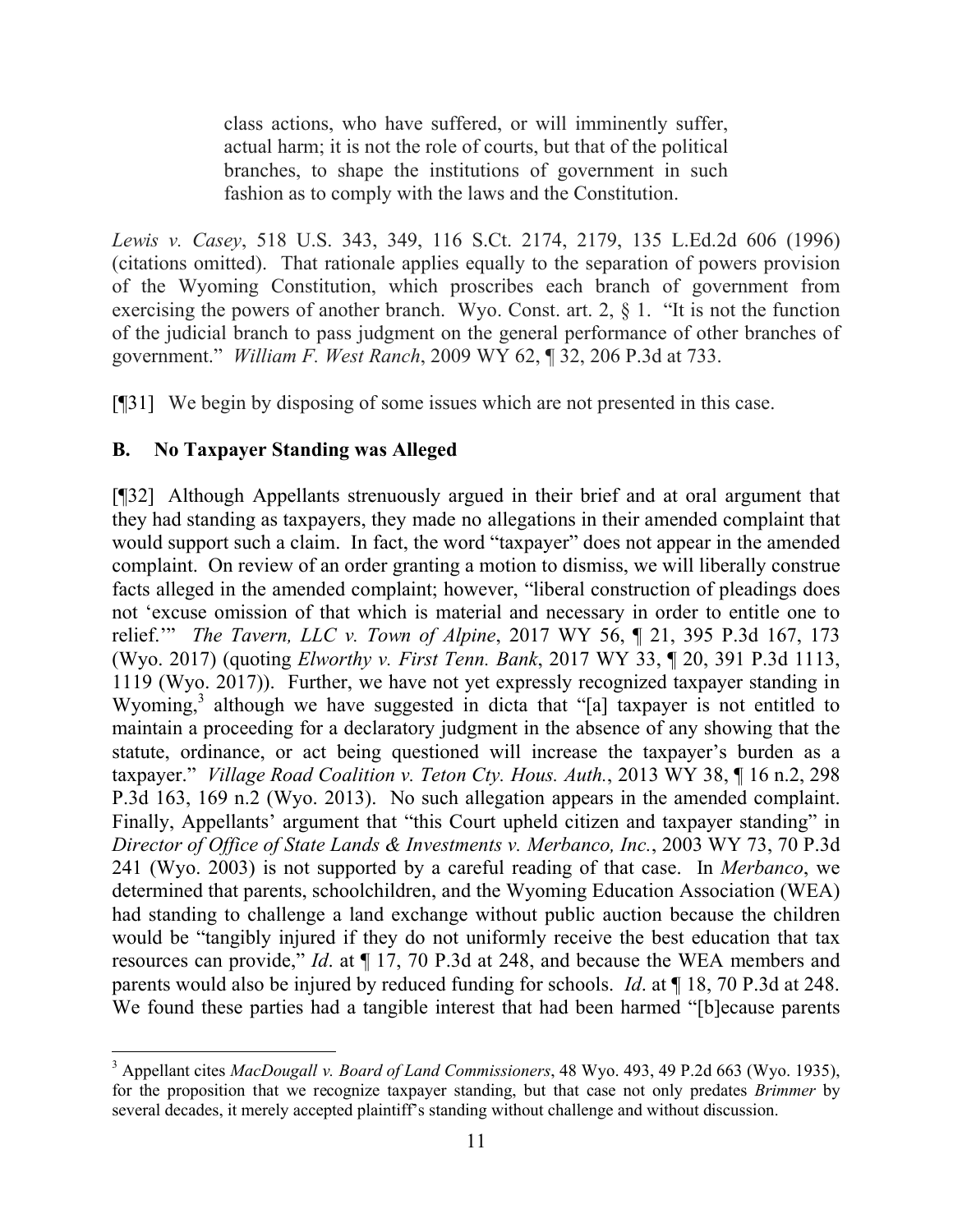have an interest in their children receiving a proper education, and the failure to auction the land would directly affect the revenue available to enable their children's education . . . ." *Village Road Coalition*, 2013 WY 38, ¶ 15, 298 P.3d at 169 (citing *Merbanco*, 2003 WY 73,  $\P$  15-18, 70 P.3d at 248). Although the parties were interested in the education that tax resources could provide, they asserted no interest as taxpayers.

## **C. No Standing is Conferred by Virtue of Having Been an Elected Representative**

[¶33] Mr. Gay was, at the time of the amended complaint, the duly elected representative of House District 36 and a member of the Wyoming House of Representatives. He alleges that he

> has the right to expect that the branch of government that he represents is constrained to the functions delegated to it by the Wyoming Constitution and he has been aggrieved to the extent the branch of government that he represents acts outside of its constitutionally prescribed authority.

[¶34] Mr. Gay's position as an elected member of the House of Representatives, standing alone, is not a basis to confer standing on him. His personal disappointment in the actions of the legislature does not provide him a special right to act, and he offers no basis to conclude that he has been authorized by the legislature to act on its behalf. As we noted in *William F. West Ranch*, no action as a private attorney general may be maintained absent a "statute specifically giving a party the right to act as a private attorney general to enforce the state's laws." 2009 WY 62, ¶ 32 n.11, 206 P.3d at 733 n.11.

## **D. Federal Standing Law May Guide, but Does Not Govern, Wyoming's Standing Law**

[¶35] Appellants assert that our standing analysis should not be governed by federal law, and we agree. Federal standing law rests largely on the "case or controversy" requirements of Article III, Section 2 of the United States Constitution. *Flast v. Cohen*, 392 U.S. 83, 94-95, 88 S.Ct. 1942, 1949-50, 20 L.Ed.2d 947 (1968). The Wyoming Constitution has no comparable provision, and instead it contains provisions such as article I, section 8, providing for access to courts. Robert B. Keiter, *The Wyoming State Constitution*, at 31-32 (2d ed. 2017). We have on occasion found guidance in federal standing law, *see White v. Woods*, 2009 WY 29A, ¶ 20, 208 P.3d 597, 603 (Wyo. 2009); *Miller v. Wyo. Dep't of Health*, 2012 WY 65, ¶ 18, 275 P.3d 1257, 1261 (Wyo. 2012), and we continue to do so, although we recognize that we are not bound by the tight constraints of federal law on this issue.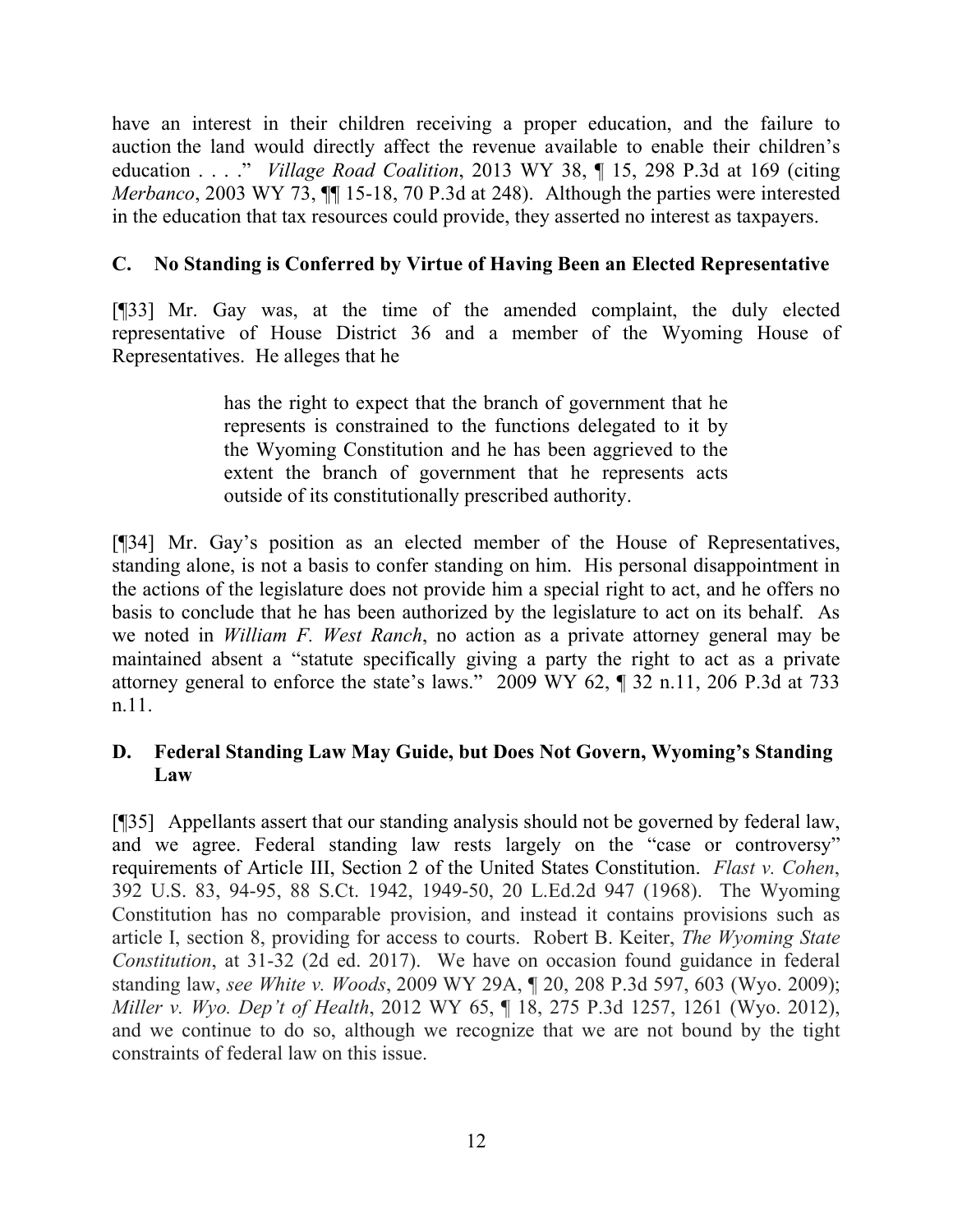[¶36] We therefore turn to the question whether Mr. Allred and Mr. Gay, asserting rights held by all Wyoming citizens to enforce the constitution and laws of Wyoming, have alleged sufficient facts to present this Court with a justiciable controversy. For purposes of this analysis, we assume without deciding that the legislative and administrative acts alleged are illegal and unconstitutional.

### **E. The** *Brimmer* **Test**

[¶37] In *Brimmer v. Thomson*, 521 P.2d 574 (Wyo. 1974), the attorney general sought declaratory judgment, and legislators whose terms had not expired and who alleged they wished to run for governor counterclaimed for judgment that they were eligible to run for office despite a formal opinion of the attorney general placing "in serious question the right of a State Senator who is serving a full term to become a candidate for another elective office during the period of his term." *Id*. at 576. There, the court found, "[i]t is conceded that all of the defendants have the proper qualifications for such office unless they be ineligible by virtue of the constitutional provisions." *Id.* at 577. The *Brimmer* court recognized that declaratory judgment actions are to be liberally construed, but that nevertheless the court must make a threshold determination whether there is "such dispute which could serve as the basis of a justiciable issue?" *Id.* Accordingly, the *Brimmer* court adopted the following four-part test for standing:

> First, a justiciable controversy requires parties having existing and genuine, as distinguished from theoretical, rights or interests. Second, the controversy must be one upon which the judgment of the court may effectively operate, as distinguished from a debate or argument evoking a purely political, administrative, philosophical or academic conclusion. Third, it must be a controversy the judicial determination of which will have the force and effect of a final judgment in law or decree in equity upon the rights, status or other legal relationships of one or more of the real parties in interest, or, wanting these qualities be of such great and overriding public moment as to constitute the legal equivalent of all of them. Finally, the proceedings must be genuinely adversary in character and not a mere disputation, but advanced with sufficient militancy to engender a thorough research and analysis of the major issues. Any controversy lacking these elements becomes an exercise in academics and is not properly before the courts for solution.

521 P.2d at 578 (quoting *Sorenson v. City of Bellingham*, 496 P.2d 512, 517 (Wash. 1972)). In *Brimmer*, we found that "defendants certainly have a genuine and existing right, i.e., to seek election for a public office for which they have proper qualifications." *Id.* at 578. Conversely, they would be injured if their candidacy were wrongfully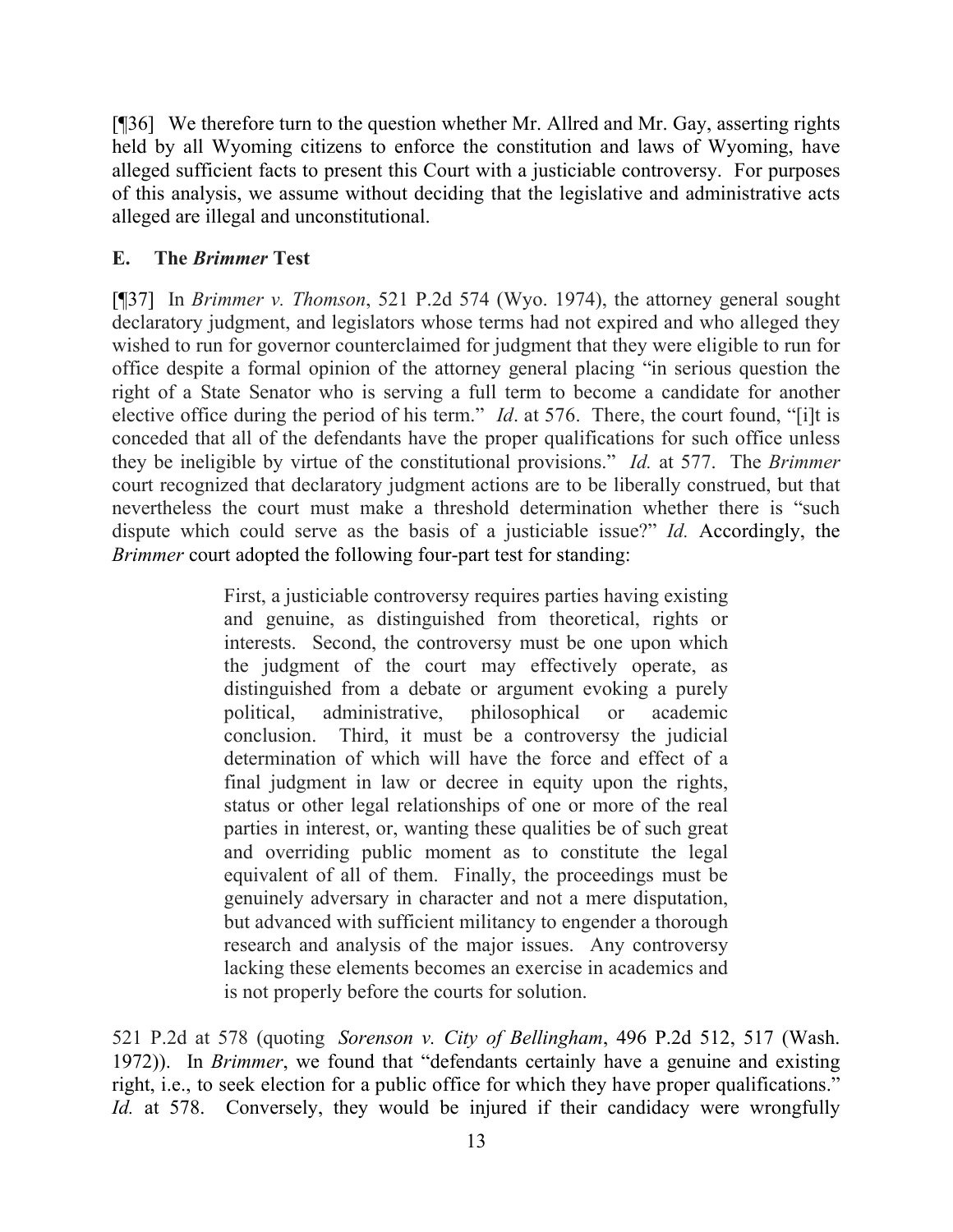prevented, and the judgment of the court would "effectually operate to preserve this right . . ." and "have the force and effect of a final judgment . . . ." *Id.* at 578-79. Finally, it found the element of adversity existed because the attorney general opinion, if not withdrawn or reversed, would be "a bar to the aspirations of these defendants." *Id.* at 579. The court also found that, "concerning as it does the election process for the entire State of Wyoming," *Id.* at 578, this was a matter of great public importance. In discussing that factor, the court cautioned:

> This exception must be applied with caution and its exercise must be a matter where strict standards are applied to avoid the temptation to apply the judge's own beliefs and philosophies to a determination of what questions are of great public importance.

*Id.*

[¶38] Our analysis and application of the *Brimmer* factors have not always been consistent. In 1979, we held that the Board of Land Commissioners did not have standing for a declaratory judgment on its decision giving state land lessees the right to meet the highest bid and acquire state land, because "there was no guarantee the Whites would exercise their right to meet the highest bid after public auction." *William F. West Ranch*, 2009 WY 62, ¶ 13, 206 P.3d at 728 (citing *White v. Bd. of Land Comm'rs*, 595 P.2d 76, 80 (Wyo. 1979)). In *Gooden v. State*, 711 P.2d 405 (Wyo. 1985), a motorist who was cited for driving while under the influence of alcohol challenged a statute which required that persons charged with the crime "shall be prosecuted under this section and not under a reduced charge." *Id.* at 408. Ms. Gooden argued that the statute constituted an infringement on "the prosecutorial discretion of the executive branch" and violated the separation of powers clause at article 1, section 2 of the Wyoming Constitution. We held that Ms. Gooden "has not demonstrated that any right of hers had been infringed by this challenged statute either in fact or in law." *Id.* at 409. Without such a right, she had "no personal stake in any unconstitutional infringement by a statute such as this one upon the discretion of the prosecutor," and she lacked standing. *Id.* at 410.

[¶39] We relaxed the standing requirements in *State ex rel. Wyoming Association of Consulting Engineers and Land Surveyors v. Sullivan*, 798 P.2d 826 (Wyo. 1990), where we found the existence of a matter of great public importance alone was sufficient to confer standing, holding:

> Without deciding whether Petitioners have standing to seek the issuance of a writ of mandamus which requires Governor Sullivan to implement the Wyoming Professional Review Panel Act, we hold that the issue of whether the Wyoming Professional Review Panel Act is constitutional is of great public importance and, therefore, merits a decision from this Court.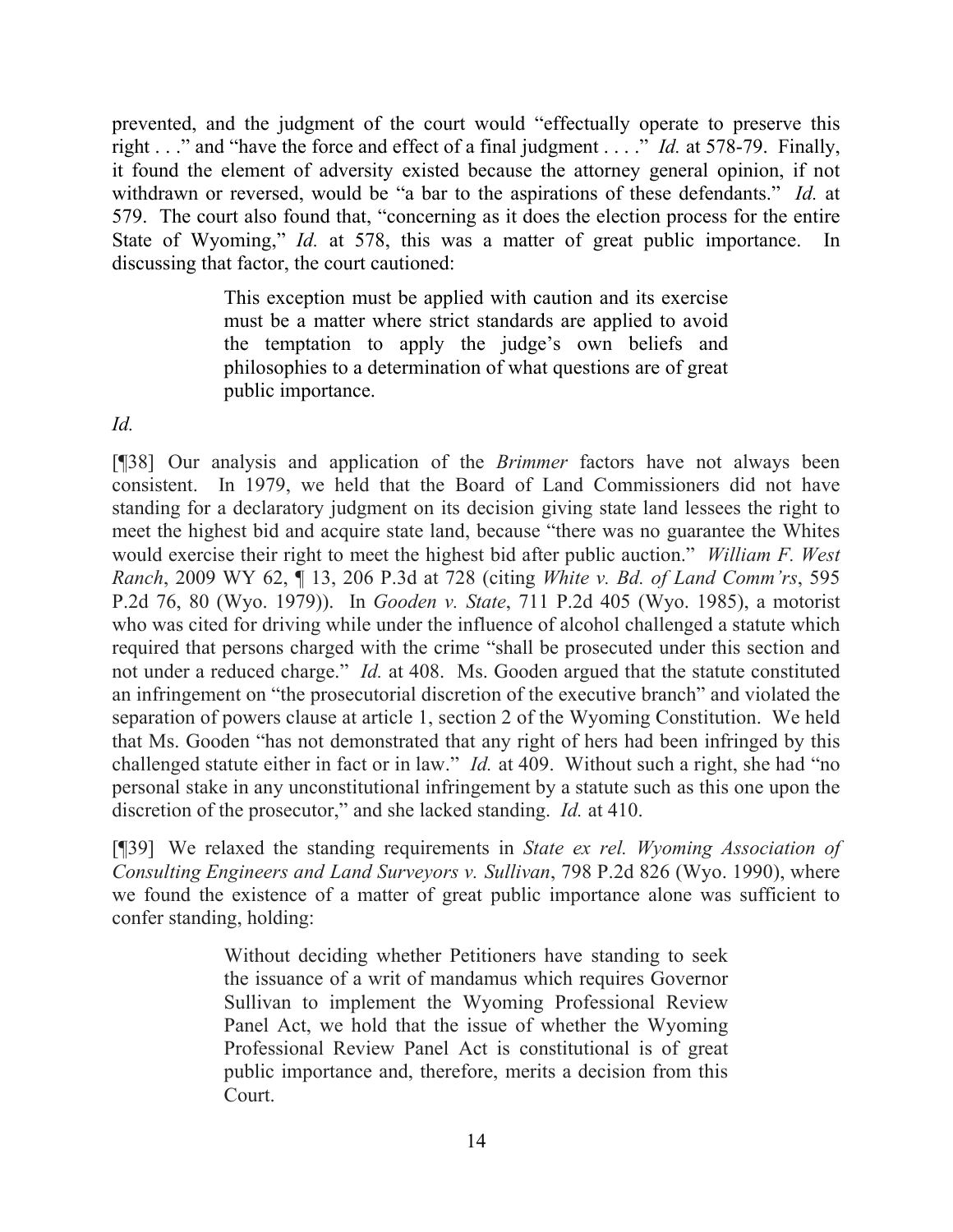*Id*. at 829. We reached the same conclusion in *Management Council of Wyoming Legislature v. Geringer*, 953 P.2d 839, 840 (Wyo. 1998), where we held that the issue regarding the constitutionality of the governor's partial veto power was one "of great public importance that merits a decision from this Court, and we, therefore, recognize the standing of the Management Council to seek a declaratory judgment on that question." *Id*. at 842. Although the court did not apply the four *Brimmer* elements in that case, it did recognize that "standing is a concept utilized to determine if a party is sufficiently affected to insure that a justiciable controversy is presented to the court." *Id.* (quoting *Washakie Cty. Sch. Dist. No. 1 v. Herschler*, 606 P.2d 310, 316 (Wyo. 1980)). In *Geringer*, the Management Council of the Wyoming Legislature brought an action to challenge the governor's power to exercise a partial veto over legislation enacted in the previous special session. 953 P.2d at 840. Clearly, each party—the legislature and the governor—would be significantly affected by the outcome of a decision that would determine whether the legislation would be adopted with or without the governor's changes.

[¶40] Since *Geringer*, we have retreated from this liberal application of the public interest factor. In *William F. West Ranch*, we acknowledged that the plaintiffs had a tangible interest affected by coal bed methane water and thus, they satisfied the first *Brimmer* element. However, we held that they failed to "demonstrate that the controversy is one upon which a judgment of the court may effectively operate." *William F. West Ranch*, 2009 WY 62, ¶ 26, 206 P.3d at 731. Thus, they failed the second prong of the *Brimmer* test. We agreed that the issue there, the administration of water, was a matter of great public importance. *Id*. at ¶ 44, 206 P.3d at 736. We recognized that historically, we have relaxed our "definition of standing when a matter of great public interest or importance is at stake," *Id.* at ¶ 45, 206 P.3d at 736, or when "a constitutional question is presented." *Id.* at  $\P$  45, 206 P.3d at 737. But, we stressed that "[t]his exception must be applied with caution and its exercise must be a matter where strict standards are applied to avoid the temptation to apply the judge's own beliefs and philosophies to a determination of what questions are of great public importance." *Id.* (quoting *Jolley v. State Loan & Inv. Bd.*, 2002 WY 7, ¶ 10, 38 P.3d 1073, 1078 (Wyo. 2002)). We observed that "a great public interest alone is insufficient to warrant the action of the court under any situation which we might at present foresee." *William F. West Ranch*, 2009 WY 62, ¶ 46, 206 P.3d at 737 (quoting *Cranston v. Thomson*, 530 P.2d 726, 729 (Wyo. 1975)). We explained our reluctance to weigh in on the State's administration of water, saying "[i]t is not the function of the judicial branch to pass judgment on the general performance of other branches of government." *Id.* at ¶ 32, 206 P.3d at 733. We concluded that the plaintiffs' claims were too general, and "do not connect the alleged deficiencies in the State's administration of water to a direct harm they have suffered." *Id.* at ¶ 50, 206 P.3d at 738.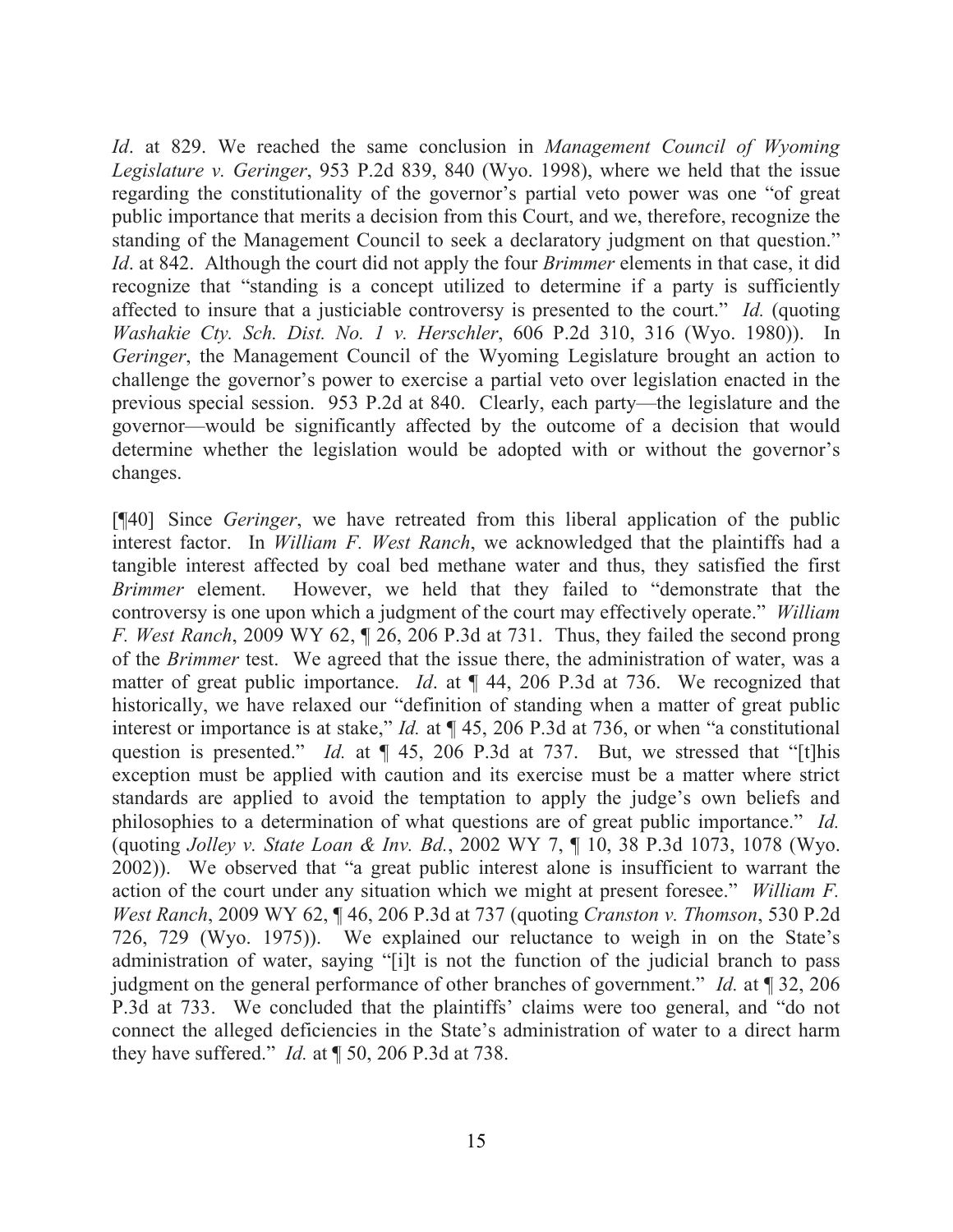[¶41] Since *William F. West Ranch*, we have maintained a more faithful application of *Brimmer*, and continued to apply a more balanced view of standing. *See*, *e.g*., *Village Road Coalition*, 2013 WY 38, ¶¶ 13-16, 298 P.3d at 168-69; *Guy*, 2015 WY 148, ¶¶ 26- 28, 362 P.3d at 340; *City of Torrington v. Smith*, 2016 WY 126, ¶¶ 24-25, 386 P.3d 336, 344 (Wyo. 2016). Although we did find, in *Maxfield v. State*, 2013 WY 14, 294 P.3d 895 (Wyo. 2013), that "the requirement of a justiciable controversy may be relaxed in cases involving matters of sufficient public interest," *id.* at ¶18, 294 P.3d at 900, we also found that the secretary of state's complaint met the *Brimmer* elements for a justiciable controversy because, "unlike the landowners in *William F. West Ranch*, Mr. Maxfield alleged a connection between a specific statutory provision . . . and the particular harm he will suffer—being precluded from seeking a third term as secretary of state." *Id.* at  $\P$  24, 294 P.3d at 901.

[¶42] Wyoming's standing jurisprudence has been criticized by some commentators. *See*, *e.g.*, Robert B. Keiter, "[i]n the absence of constitutional or statutory underpinnings, the court's approach to standing law constitutes nothing other than naked judicial lawmaking. It is indeed ironic that this is the case when a fundamental premise underlying standing doctrine is judicial restraint." Robert B. Keiter, *An Essay on Wyoming Constitutional Interpretation*, XXI Land & Water L. Rev. 527, 541 (1986); *see also* Amy M. Staehr, *Civil Procedure -- The Wyoming Supreme Court Constricts the Public Interest Exception of the Declaratory Judgments Act; William F. West Ranch, L.L.C. v. Tyrrell 206 P.3d 722 (Wyo. 2009)*, 10 Wyo. L. Rev. 141, 143 (2010). In fact, state and federal standing jurisprudence in general has been the subject of extensive and sometimes strident attacks. *See* William A. Fletcher, *The Structure of Standing*, 98 Yale L.J. 221, 221 (1988) ("The structure of standing law in the federal courts has long been criticized as incoherent. It has been described as 'permeated with sophistry,' as 'a word game played by secret rules,' and more recently as a largely meaningless 'litany' recited before 'the Court . . . chooses up sides and decides the case.'" (citations omitted)); Heather Elliot, *The Functions of Standing*, 61 Stan. L. Rev. 459 (Dec. 2008); Michael S. Gilmore, *Standing Law in Idaho: A Constitutional Wrong Turn*, 31 Idaho L. Rev. 509 (1995). *But see* M. Ryan Harmanis, *State's Stance on Public Interest Standing*, 76 Ohio St. L.J. 729 (2015) (This note, cited by Appellants, concludes that "the rationales supporting public interest standing are unconvincing," and that "[p]ublic interest standing equates to the judiciary expanding its own power, often at the expense of the political process or another branch of government." Ryan, *supra*, at 759).

[¶43] Appellants, however, do not ask us to reconsider our standing precedent. Rather, they contend that this case raises matters of such overwhelming public import that our precedent allows this Court to find a justiciable controversy exists. ("[T]he case presents whether citizens and taxpayers can enter the courtroom to constrain violations of the Wyoming Constitution and Wyoming statutes by government officials.") Appellants contend that if they cannot have access to the court to challenge unconstitutional acts of the executive and legislative branches, nobody can. ("If the people do not have the right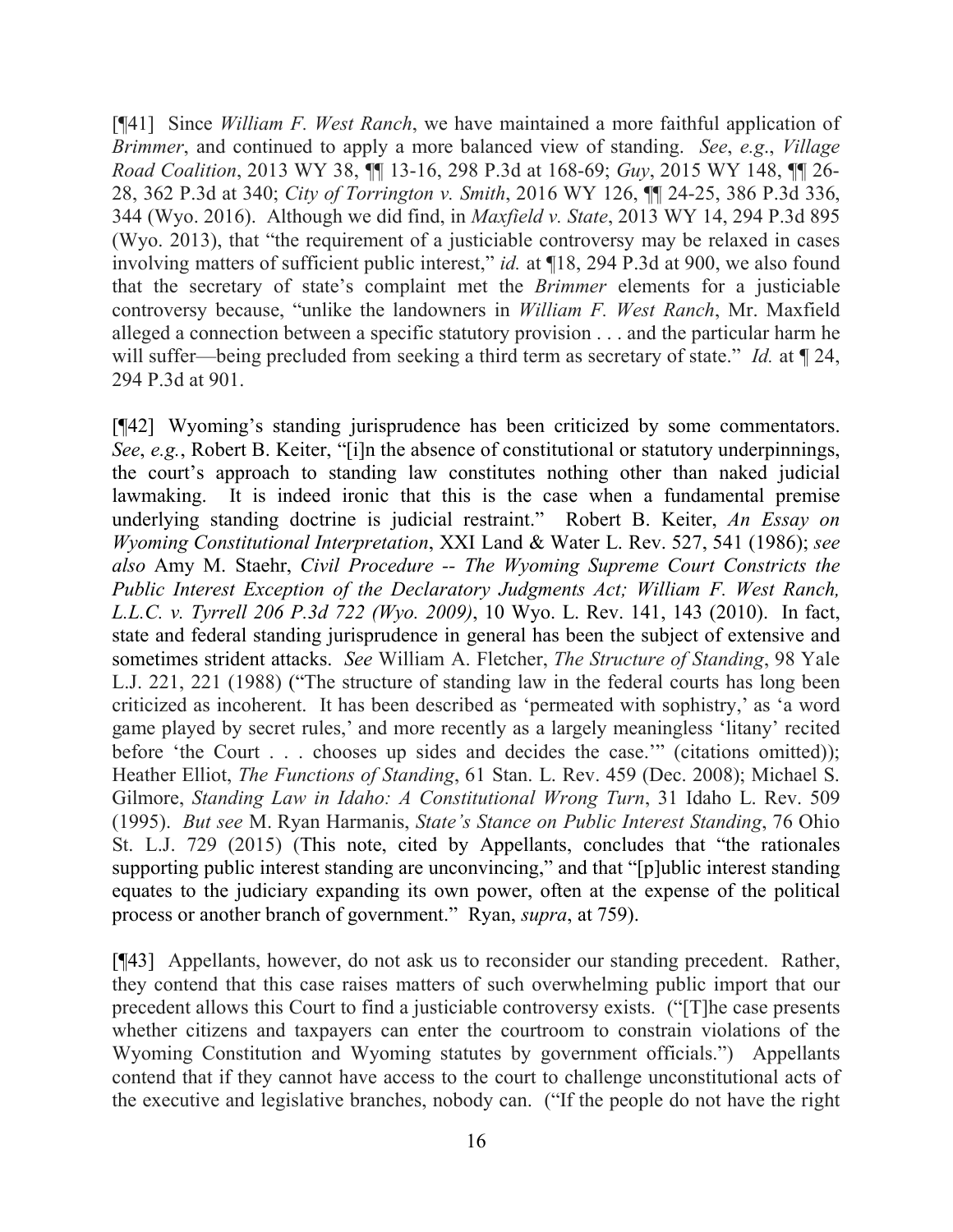to question unlawful alterations in the form of government, then who does?") The State takes the position that if we find these parties have standing, then everybody has standing to sue the State with allegations of unconstitutional acts, and the floodgates will open. Likewise, the parties present us with extreme positions on the interplay of a great public interest factor with the four *Brimmer* elements—Appellants contending that the issues they raise are of such great public importance, that alone is sufficient to confer standing, while the State contends that all four elements must be satisfied before the public interest is considered. The answer lies somewhere between these extremes. The *Brimmer* test is imperfect, its elements often overlap, and our application has not been uniform. But it is the mechanism we have for honoring the separation of powers and ascertaining justiciability.

### **1. Existing and Genuine, as Distinguished from Theoretical, Rights or Interests**

[¶44] Appellants alleged in their amended complaint that Count I (violation of separation of powers) meets this element because:

> The executive branch was endowed with specific authority to execute the laws passed by the legislative branch and has both a right and duty to exercise and perform those duties without usurpation of those duties by the Legislature. In violation of Article 2, Section 1 of the Wyoming Constitution, executive branch powers have been removed by the Legislature.

While it describes their separation of powers contentions, this allegation does nothing to establish the existence of genuine rights or interests, or, in other words, that Appellants "have a tangible interest which has been harmed." *William F. West Ranch*, 2009 WY 62, ¶ 22, 206 P.3d at 730. In Appellants' brief, they again argue passionately about the importance of separation of powers, but say little about a tangible interest that has been harmed. They contend that they "have a right to protect their liberty interests by calling upon the judiciary to confine the legislature to its constitutional limits," and, they say, "[t]heir liberty interests are genuine and very personal in the assurance that the legislature adheres to the rule of law by confining itself to constitutional limits." But that conclusory statement fails to establish a tangible interest that has been harmed. In *Jolley*, we found that the appellant had failed to establish this element because he asserted "interests indistinguishable from that which could be raised by any citizen of Wyoming," and we held that "[c]laims of injury of a broad and general nature are not sufficient to demonstrate that Appellant was 'aggrieved or adversely affected *in fact* by the Boards' actions.'" 2002 WY 7, ¶ 8, 38 P.3d at 1077 (emphasis in original).

[¶45] The cases cited by Appellants do not persuade us of the existence of this element here. In *Washakie County School District No. 1 v. Herschler*, we found that "the rule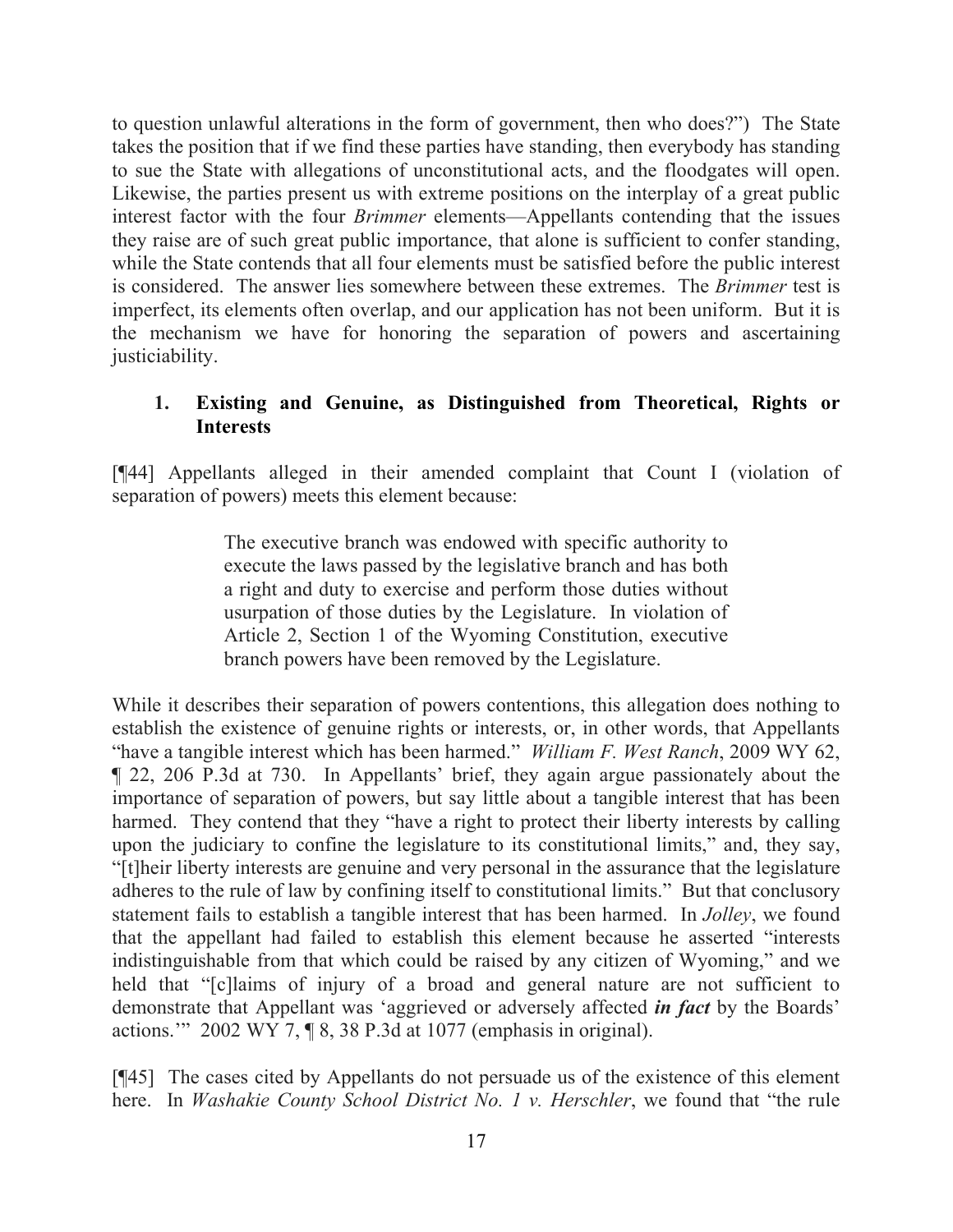requiring the existence of justiciable controversies is somewhat relaxed in matters of great public interest or importance," but we addressed that element only after we held each of the four *Brimmer* elements "to be met in the instant case." 606 P.2d at 318. We held that each of the categories of plaintiffs had a tangible interest at stake.

> The school districts and the members of school boards are charged with the responsibility of providing education to the children of Wyoming and are tangibly injured if the statutes which guide their hands disenable them from so providing. Parents are keenly concerned and suffer tangible injury if their children do not receive a proper education. The children themselves are, obviously, tangibly injured if they do not uniformly receive the best education that tax resources can provide.

*Id.* at 317.

[¶46] In *Wyoming Association of Consulting Engineers and Land Surveyors v. Sullivan*, the Court did dispense with an analysis of the *Brimmer* factors because "the issue of whether the Wyoming Professional Review Panel Act is constitutional is of great public importance and, therefore, merits a decision from this Court." 798 P.2d at 829. As discussed, *see supra* ¶ 40, we have retreated from such a broad application of the public interest to standing analysis. Further, the plaintiff there, the Association, had a genuine and existing right in compelling the governor to implement the Wyoming Professional Review Panel Act, whose purpose was to "[r]educe the costs of professional malpractice claims . . . by a less formal professional review of claims before litigation is pursued in the courts." *Id.* at 829. Appellants cite us to no Wyoming case, and we have found none, that recognize standing of a party that had no more interest in the matter than that of any citizen.

[¶47] Appellants contend that *Cathcart v. Meyer*, 2004 WY 49, 88 P.3d 1050 (Wyo. 2004) and *Maxfield v. State*, 2013 WY 14, 294 P.3d 895 stand for the proposition that "[t]he right to vote . . . is a right genuine and personal to every elector (voter)." In fact, those two cases rely for their finding that the parties had standing on very specific rights asserted by individuals on their own behalf. In *Cathcart*, two legislators who would be barred from running again by Wyoming's term limits law, and two qualified electors who were represented in the legislature by the two legislators, brought an action to challenge the term limits law. The court found no "serious challenge to the [appellants'] standing" because "[t]he term limit law has an immediate and profound impact upon the appellants' interests." *Cathcart*, ¶ 12, 88 P.3d at 1057-58. The *Cathcart* court went on to say that "the constitutionality of a statute may only be questioned by a party whose rights are affected thereby," and therefore the appellants could not assert that the law was unconstitutional as to other elected officials. *Id.* at ¶ 37, 88 P.3d at 1064. In *Maxfield*,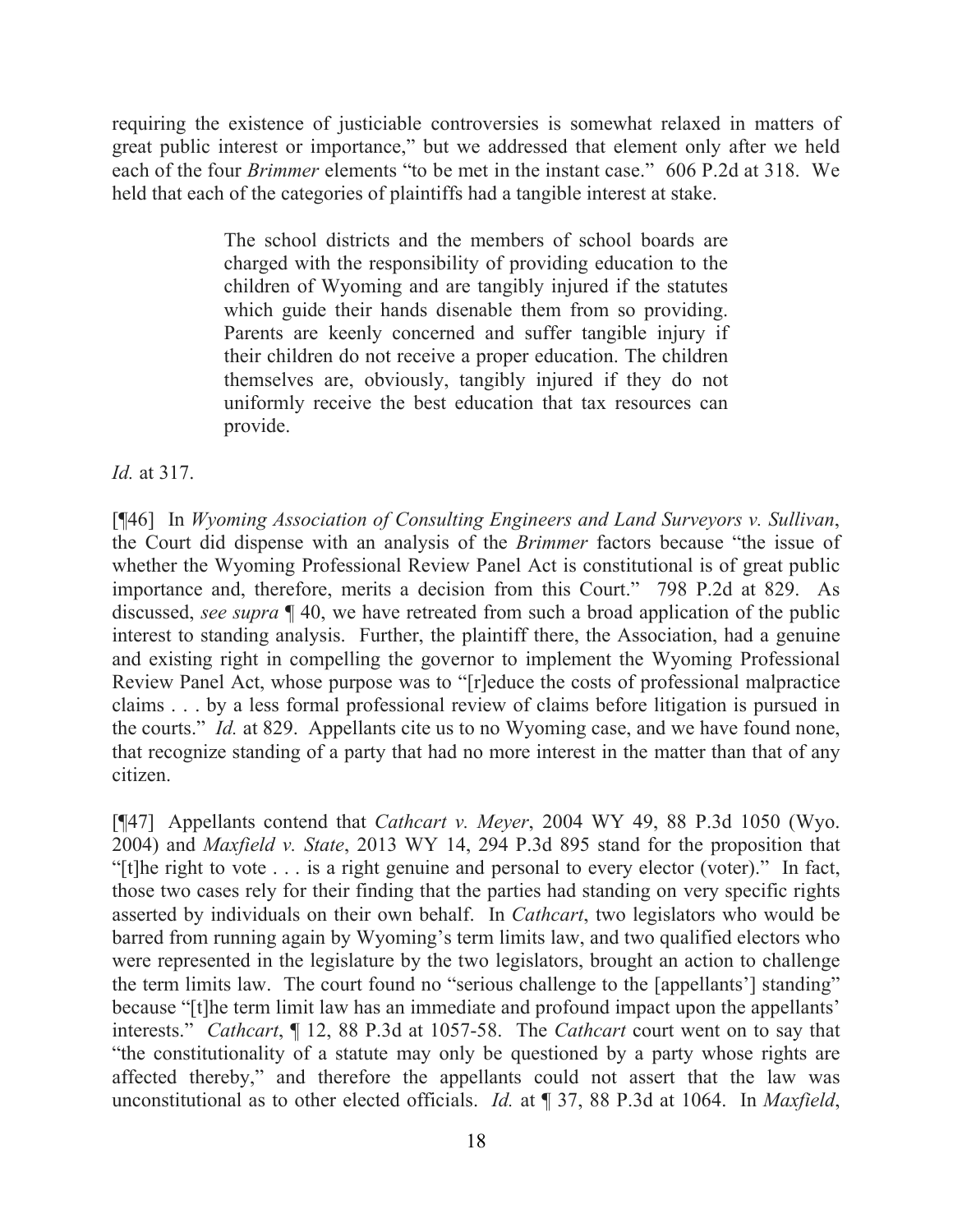the secretary of state challenged the application of the term limit law to him. 2013 WY 14, ¶ 1, 294 P.3d at 896. The court held that "[a] judgment declaring that [the law] is, or is not, constitutional will operate to determine whether he is entitled to seek a third term as secretary of state and will act as a final judgment upon his rights." *Id.* at ¶ 24, 294 P.3d at 901. The court there found that "[e]ven without our conclusion that Mr. Maxfield's complaint involves a matter of great public importance, we would hold that the case presents a justiciable controversy." *Id.* at ¶ 22, 294 P.3d at 900. Neither *Catchcart* nor *Maxfield* held, or even addressed, the question of whether there exists some broad standing for voters or citizens in general.

[¶48] Finally, Appellants cite to *Metropolitan Washington Airports Authority v. Citizens for Abatement of Aircraft Noise, Inc.*, 501 U.S. 252, 111 S.Ct. 2298, 115 L.Ed.2d 236 (1991). That case is likewise unhelpful to their position. There, the plaintiff citizen's group alleged that the actions of the petitioners would "result in increased noise, pollution, and danger of accidents." *Id.* at 264, 111 S.Ct. at 2306. The Court found that many members of the citizens group lived under flight paths to and from the airports, *id.* at 262, 111 S.Ct. at 2304, thus distinguishing their interest from citizens in general. Again, we find nothing here to support Appellants' position that they have alleged existing and genuine, as distinguished from theoretical, rights or interests.

[¶49] Here, the amended complaint identifies Karl Allred as a "citizen Plaintiff" who "brings this suit on behalf of himself in his capacity as a citizen of Wyoming and on behalf of the citizens of Wyoming," and not in his personal capacity. Gerald Gay has alleged no personal interest distinguishable from the interest of any Wyoming citizen.<sup>4</sup> The Appellants' claim of injury is "indistinguishable from that which could be raised by any citizen of Wyoming," *Jolley*, 2002 WY 7, ¶ 8, 38 P.3d at 1077, they claim no application of the statute to them, and they fail to demonstrate that they are aggrieved or adversely affected in fact.

# **2. Controversy Upon which the Judgment of the Court May Effectively Operate**

[¶50] This redressability element is the other side of the injury coin. "The first two elements of the *Brimmer* test are inextricably linked: if a plaintiff fails to allege that an interest has been harmed, a judicial decision cannot remedy a nonexistent harm." *Village Road Coalition*, 2013 WY 38, ¶ 16, 298 P.3d at 169. Appellants' failure to satisfy this element is well-illustrated by an examination of the relief they request in their amended complaint. There, the Appellants expressly disclaim any desire to challenge existing contracts:

 4 *See supra* ¶¶ 33-34 for our discussion of Appellant Gerald Gay's "representative capacity" claim.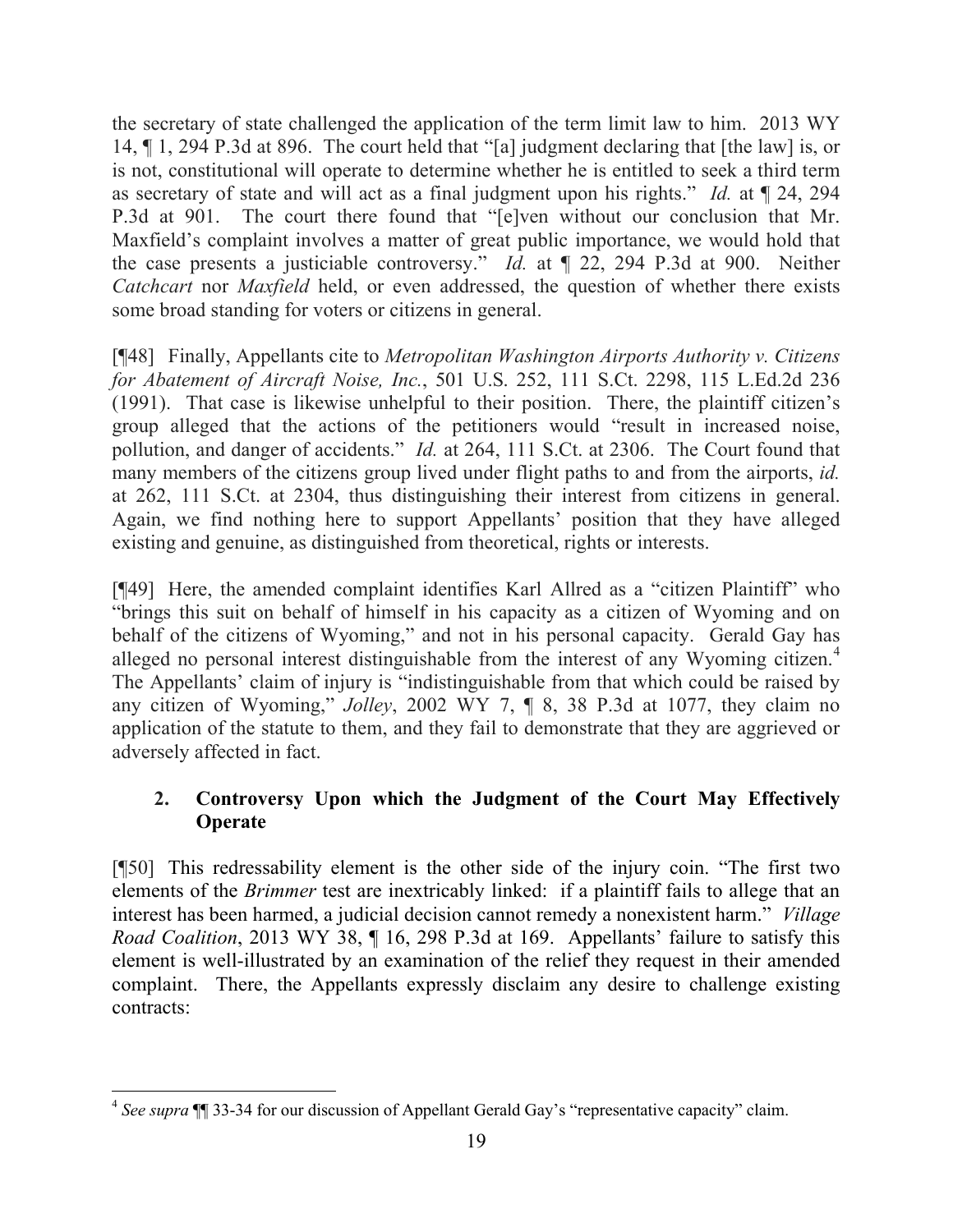This Complaint makes no accusations against recipients of contracts for work related to the Capitol Square Project or for other contracts awarded by the State of Wyoming or those making political donations. Nor does this Complaint seek to set aside contract(s). Rather, this Complaint seeks a ruling as to the constitutionality of the statute, potential violations of the Wyoming Constitution and procurement statutes in the implementation of the statutes, and of the proper administration of government.

[¶51] The remedy sought for Count I (violation of separation of powers by the Capitol Square Oversight Group Health Care Facilities legislation) and for Count II (improper legislative amendment of the constitution) is for a declaration that "any executive branch function sought to be performed by the legislative members . . . after the entry of an order by this Court on the separation of powers question shall be of no effect . . . ." With respect to Count III (violation of article 3, section 31 and procurement statutes), the amended complaint sought a declaration that the Capitol Square Oversight Group and the Attorney General have violated that provision of the Wyoming Constitution, and "an order directing that all further contracting be performed under competitive bidding, under maximum contract pricing, without self-interest, conforming to the signatory requirements of article 3, section 31, as administered and carried out by the executive branch alone." The remedy Appellants sought for Count IV (pattern of violation of competitive bidding requirements), is likewise only prospective, requesting "an order directing that all further contracting be performed under competitive bidding . . . and without self-interest on the part of any member of the executive or legislative branches." Finally, in Count V, the request for injunctive relief is for an order "requiring that all future actions . . . be performed in accordance with the Wyoming Constitution and procurement statutes." In *Brimmer*, we recognized that "[a] declaratory judgment is a binding adjudication of the rights and status of the litigants even though no consequential relief is awarded." 521 P.2d at 579. Here, however, Appellants' failure to seek a judgment that would have an effect on the alleged existing and ongoing violations they object to highlights the fact that there is no remedy for their nonexistent harm. 5

 $<sup>5</sup>$  Appellants argue in their brief on appeal that the remedy they seek is "terminating contracts that were</sup> not competitively bid (while paying the contractors for work performed and expectancy damages as it has never been the Appellants' desire to harm contractors) and re-letting the contracts using competitive bidding . . . ." However, there is no request to terminate the contracts in the amended complaint. Further, it is doubtful the public interest would be served by paying the contractors their expectancy interests and then re-letting the contracts and paying for the same thing again.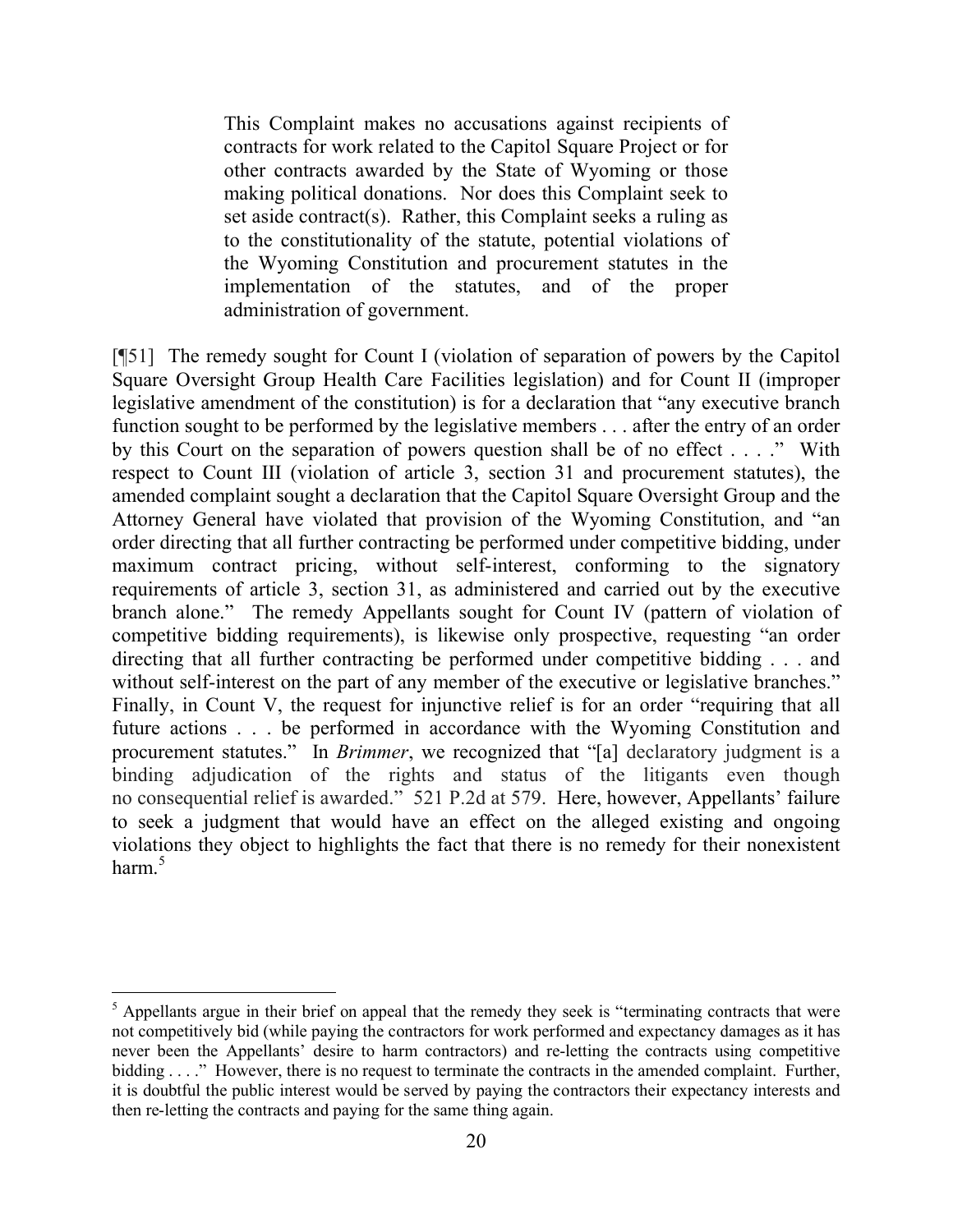## **3. Controversy the Judicial Determination of which Will Have the Force and Effect of Final Judgment in Law/or, Wanting These Qualities be of Such Great and Overriding Public Moment as to Constitute the Legal Equivalent**

[¶52] The district court held that this element was present, because it is the judiciary's role to declare "the validity of statutes in relation to the constitution." It concluded that, as in *Rocky Mountain Oil & Gas Ass'n v. State*, 645 P.2d 1163, 1168 (Wyo. 1982), "giving or refusing relief requested in the complaint will have final force and effect upon the rights, status and legal relationship of the parties." Because the district court ruled in Appellants' favor on this issue, they present little argument that would support our finding that this element exists on de novo review. The State, however, contends that this element cannot be met because, without elements 1 and 2, the court lacks jurisdiction. We agree that Appellants' amended complaint does not contain allegations that satisfy the third *Brimmer* prong, though for slightly different reasons than the State proposes.

[¶53] We must examine the complete language of this prong:

Third, it must be a controversy the judicial determination of which will have the force and effect of a final judgment in law or decree in equity upon the rights, status or other legal relationships of one or more of the real parties in interest, or, wanting these qualities be of such great and overriding public moment as to constitute the legal equivalent of all of them.<sup>[6]</sup>

*Brimmer*, 521 P.2d at 578. A judicial determination would have the force and effect of final judgment. However, in addition to requiring that the judicial determination have the force and effect of a final judgment, this element requires that the judgment affect "the rights, status or other legal relationships of one or more of the real parties in interest." We have determined that these parties have not alleged "rights, status or other legal relationship," because they have not asserted either injury or redressability.

# **4. Proceedings Genuinely Adversary**

[¶54] As the district court noted, "[t]he body of case law that examines the fourth *Brimmer* element is sparse." It is clear from the briefing, both in the district court and on appeal, that the parties have advanced their positions "with sufficient militancy to

<sup>&</sup>lt;sup>6</sup> This language seems to indicate that the public interest should be considered as part of the third prong. However, in *Brimmer*, the court treated it as a separate element, 521 P.2d at 579, and all of our cases since then likewise analyze the public interest as an independent element that can have an effect on the weight placed on the four elements, rather than as part of the third element. *See supra* ¶¶ 38-41.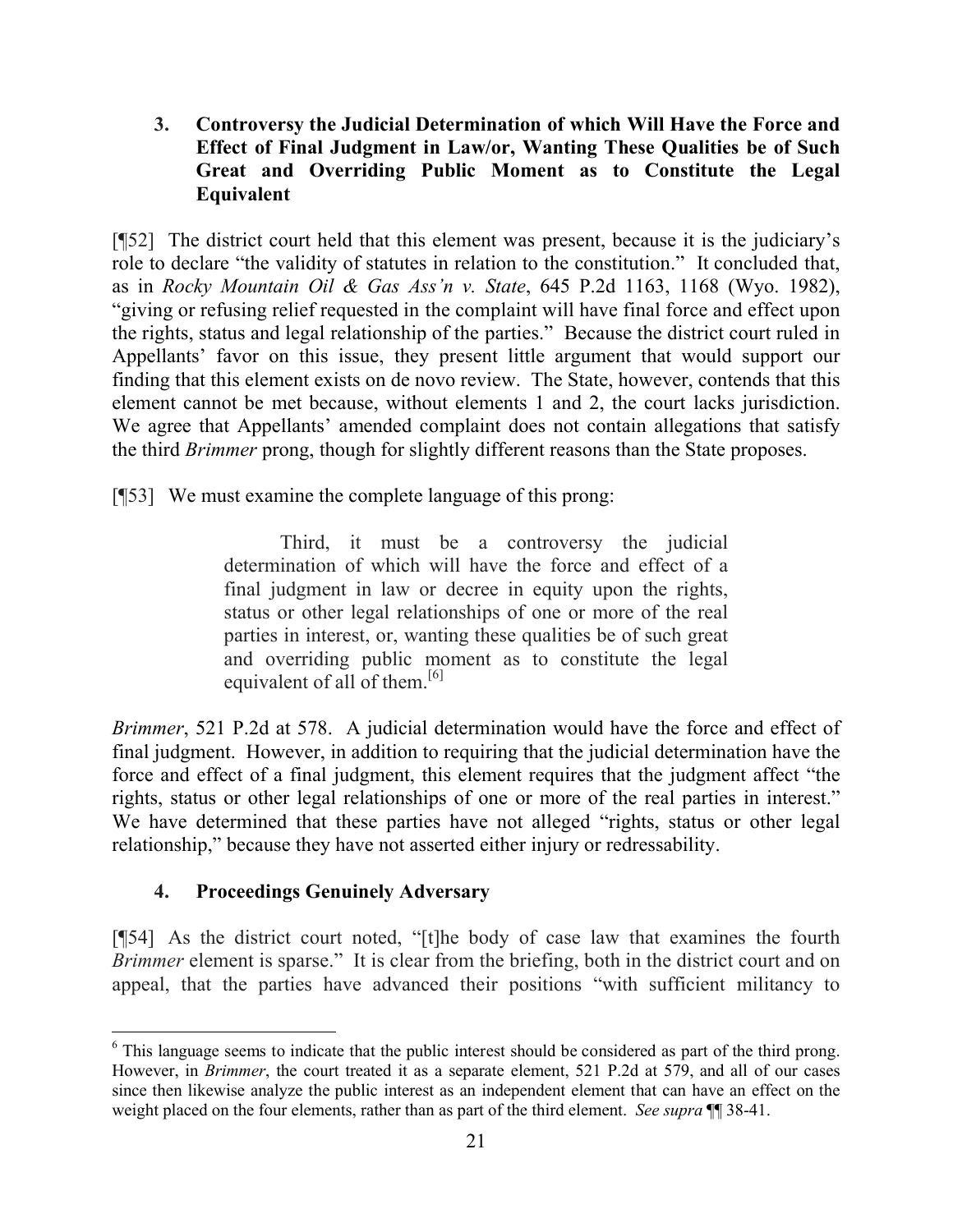engender a thorough research and analysis of the major issues." *Brimmer*, 521 P.2d at 578. It is less clear that the proceedings can "be genuinely adversary in character and not a mere disputation," *Id*., when we have determined that these Appellants have alleged neither injury nor redressability. The militancy with which the parties advance their positions can never suffice to overcome the absence of the other prongs of justiciability.

## **5. Matter of Great Public Interest and Importance**

[¶55] It is undisputed the allegations that statutes and actions of the legislative and executive branches violate the Wyoming Constitution raise matters of great public interest and importance. We held in *William F. West Ranch*, 2009 WY 62, ¶ 46, 206 P.3d at 737, however, that:

> The Uniform Declaratory Judgments Act envisions a true justiciable controversy before the court may decide a matter, even if the case presents a matter of great public importance. The act does not extend the jurisdiction of the court and § 1-37-103 specifically requires that an "interested" person present an appropriate "right" for declaration before the court can assume jurisdiction.

[¶56] Appellants neither contest this holding, nor advance an argument for a different application of the public interest factor. Rather, they continue to contend that they have "shown tangible interests in enforcing separation of powers, power over alterations in the form of government without following the constitutional amendment process, and the fiscal impact of failing to follow competitive bidding and other spending requirements . . . ." As we have discussed above, Appellants have failed to meet any of the four *Brimmer* elements; therefore, the existence of a matter of great public importance is insufficient to confer standing on them.

[¶57] In their reply brief, Appellants make another attempt to argue for public interest standing, contending that "[m]ost states, including Wyoming, have found that taxpayer challenges of unlawful expenditures of money show tangible interests achieving practical benefit from a judicial decision." Putting aside the fact that Appellants have failed to allege taxpayer standing in any form, *see supra* ¶ 32, not one of the cases they cite in support of that statement withstands a reading of the case.<sup>7</sup> In *Ex parte State ex rel. Alabama Policy Institute*, 200 So.3d 495, 527 (Ala. 2015), *abrogated by Obergefell v. Hodges*, 135 S.Ct. 2584, 192 L.Ed.2d 609 (2015), the Alabama Supreme Court found that the plaintiff had standing because he had alleged an injury "peculiar to himself." In *Keller v. French*, 205 P.3d 299 (Alaska 2009), a case which Appellants cite for

<sup>7</sup> *See* Antonin Scalia & Bryan A. Garner, *Making Your Case, The Art of Persuading Judges*, at 123 (2008) ("Describe and cite authorities with meticulous accuracy.").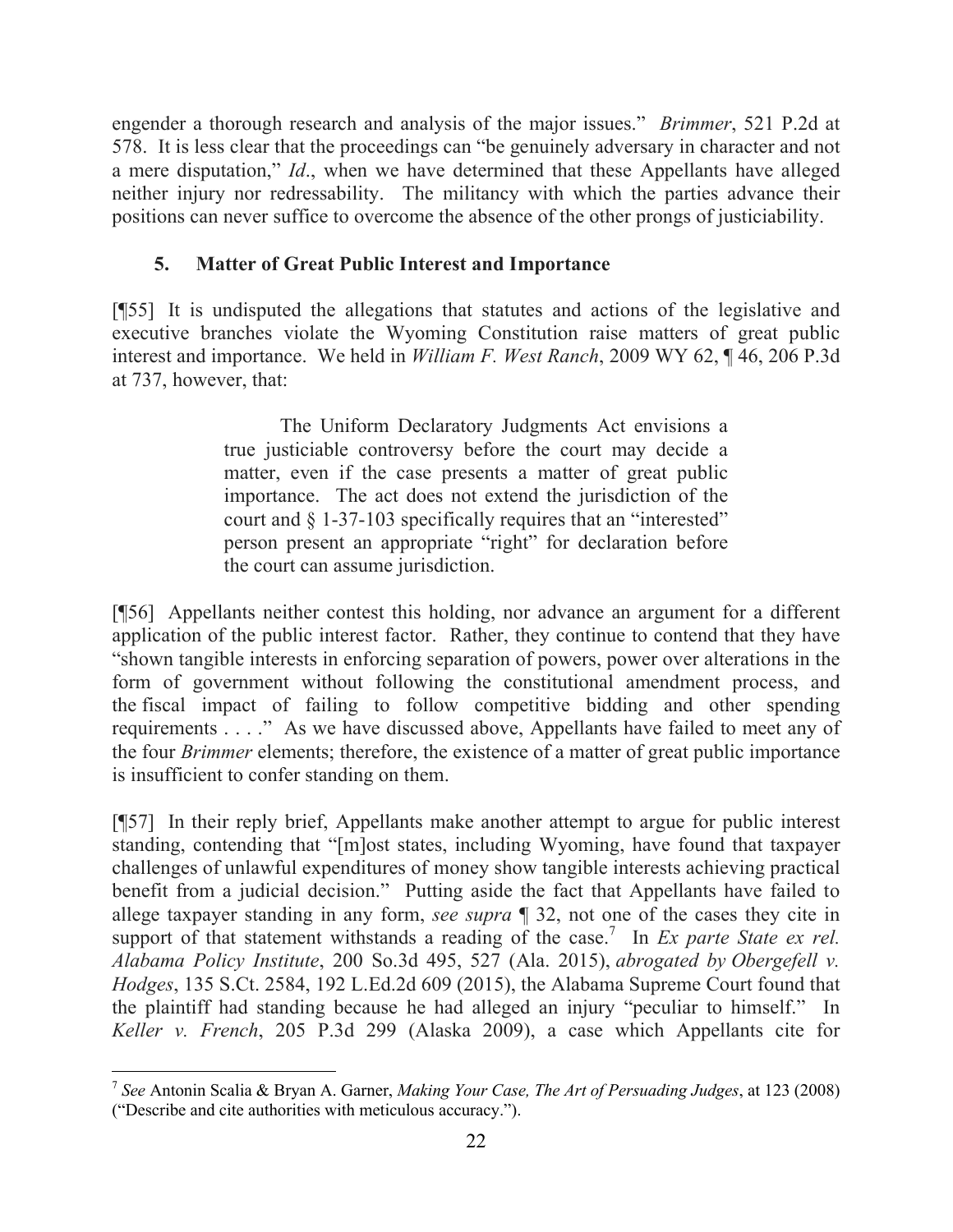proposition that "citizen-taxpayer standing [is] recognized, requiring showing that the case is of 'public significance,'" the Alaska Supreme Court, applying a standing test that is quite different than Wyoming's, held that the appellants there lacked standing, in part because they failed to "demonstrate that they have a 'sufficient personal stake' in the outcome of the controversy and 'an interest which is adversely affected by the complained-of conduct.'" *Id*. at 304*.* In *Chapman v. Bevilacqua*, 42 S.W.3d 378 (Ark. 2001), the court found that the plaintiff had standing to sue for allegedly improper disbursements of federal funds only to the extent that those funds were derived from taxpayer monies, as distinguished from federal funds. *Id.* at 384. The court reasoned that, as to federal funds which the city was not liable to repay, the taxpayer would have no liability, and therefore no standing. *Id.* at 383-84. In *Reeder v. Wagner*, 974 A.2d 858 (Del. 2009), the Delaware Supreme Court affirmed the dismissal of a complaint for lack of standing, noting that the plaintiffs "were seeking an advisory opinion from the Superior Court reflecting their interpretation of certain statutes . . . ." *Id.* (citations omitted). In *School Board of Volusia County v. Clayton*, 691 So.2d 1066, 1068 (Fla. 1997), the court also rejected the appellants' claim of standing, noting "[t]he requirement that a taxpayer seeking standing allege a 'special injury' or a 'constitutional challenge' is consistent with long established precedent." Finally, Appellants quote a phrase from *Brock v. Hall County*, 236 S.E.2d 90, 91 (Ga. 1977): "citizens and taxpayers may contest the expenditure of public funds by suit for injunction." That phrase appears in a discussion that applied a "substantial interest aggrieved citizen" test and affirmed the lower court's finding that plaintiffs lacked standing. *Id.* at 91. Every case cited by Appellants held that public interest standing must be accompanied by some allegation of a special, individual interest, which these Appellants have simply failed to allege.

[¶58] We adhere to our standing analysis in *William F. West Ranch*, and continue to require parties to assert enough of a stake in the outcome to permit the judiciary to exercise jurisdiction over a case without exceeding its authority and violating separation of powers limitations. "If we were to rule that any matter of great public importance could be litigated under the Declaratory Judgments Act, we would be impermissibly extending our jurisdiction beyond that allowed under the act and the concept of justiciability firmly established in our jurisprudence." *William F. West Ranch*, 2009 WY 62, ¶ 47, 206 P.3d at 737. We affirm the district court's order dismissing the amended complaint of Karl Allred and Gerald Gay because they lack standing.

### *II. The district court did not abuse its discretion when it denied the motion to amend to add party plaintiff*

[¶59] The decision to allow a plaintiff to amend his complaint "is vested within the sound discretion of the district court and subject to reversal on appeal only for an abuse of that discretion." *Foxley & Co. v. Ellis*, 2009 WY 16, ¶ 32, 201 P.3d 425, 433 (Wyo. 2009) (citation omitted). In denying a motion to amend a complaint, a district court "abuses its discretion when it acts in a manner which exceeds the bounds of reason under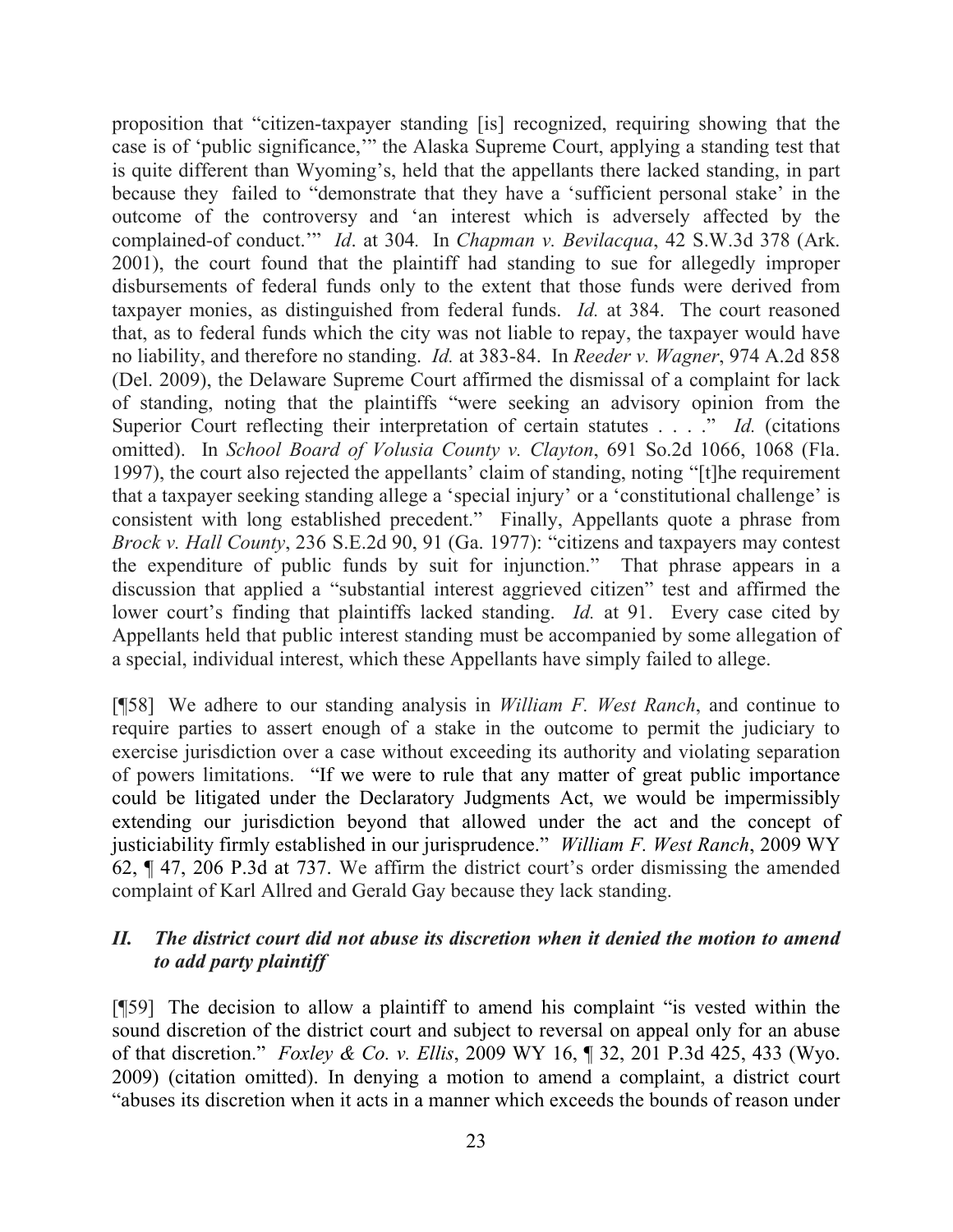the circumstances." *Three Way, Inc. v. Burton Enters.*, 2008 WY 18, ¶ 16, 177 P.3d 219, 225 (Wyo. 2008) (citation omitted).

> [A] district court may refuse to allow amendment if it would be futile. A proposed amendment is futile if the complaint, as amended, would be subject to dismissal. . . . [W]here leave was denied based on a determination that amendment would be futile, our review for abuse of discretion includes de novo review of the legal basis for the finding of futility.

*Full Life Hospice, LLC v. Sebelius*, 709 F.3d 1012, 1018 (10th Cir. 2013) (citations and quotation marks omitted).

[¶60] Appellants devote less than two pages of their brief on appeal to this issue, without a single citation to authority. Their argument is that Mr. Hornok had standing because he is entitled to bid on the contracts and "could not be awarded the contracts without the opportunity to bid on them." Construing the allegations in the light most favorable to Mr. Hornok, we could find that he has alleged an injury in that he was not awarded any of the contracts on the Capitol Square Project. His standing fails, however, on the second element of the *Brimmer* test. He has alleged no facts that would establish a judgment of the court would remedy that injury. He has not identified which contracts, if let for competitive bid, he would have bid on, nor has he alleged that he would have been the low or successful bidder on those contracts. Just as in *William F. West Ranch*, Appellants' proposed second amended complaint fails to "demonstrate that the controversy is one upon which a judgment of the court may effectively operate." 2009 WY 62,  $\parallel$  26, 206 P.3d at 731. The amendment would have been futile, and the district court did not abuse its discretion when it denied the motion. Because we find that Mr. Hornok would have lacked standing, we do not address the district court's alternative finding that he failed to exhaust administrative remedies.

#### *CONCLUSION*

[¶61] We affirm the district court's conclusion that Mr. Allred and Mr. Gay lack standing, and we find no error in the denial of their motion to amend to add a plaintiff. Because we conclude that there is no jurisdiction over this matter, we will not address the challenge to the constitutionality of Wyo. Stat. Ann. § 1-35-109.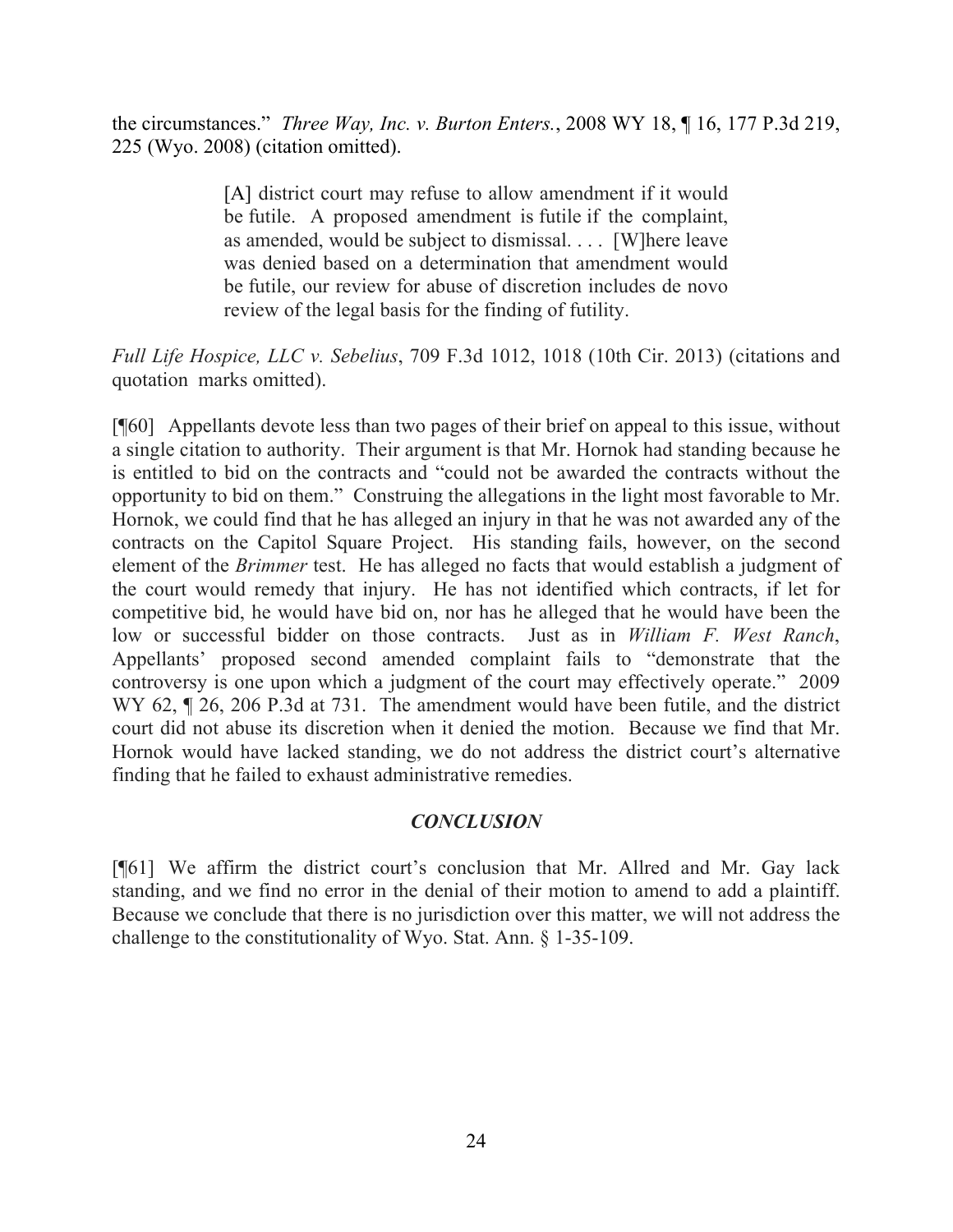### **KAUTZ, J.,** specially concurring.

[¶62] I concur in the opinion very ably written by Justice Fox. I write separately to provide my observations about the nature of standing requirements and the application of Wyoming's constitution to the issue of standing.

### *Standing and Separation of Powers*

[¶63] It is ironic that Appellants ask this Court to find they have standing to challenge a claimed violation of Wyoming's constitutional separation of powers provision, art. 2, § 1. In this request, they are asking this Court to go beyond the power granted it, potentially violating that very provision. The "judicial doctrine of standing is a crucial and inseparable element" of separation of powers. Antonin Scalia, *The Doctrine of Standing as an Essential Element of the Separation of Powers,* 17 Suffolk U.L. Rev. 881, 881 (1983). "[T]he law of standing roughly restricts courts to their traditional undemocratic role of protecting individuals and minorities against impositions of the majority, and excludes them from the even more undemocratic role of prescribing how the other two branches should function in order to serve the interest of the majority itself." *Id.* at 894.

[¶64] Appellants claim that "it is the duty of courts of justice to declare void all legislative acts contrary to the manifest tenor of the constitution," (internal citation omitted) implying that such a duty automatically gives the court the power to hear a case brought by anyone who claims a statute violates the Wyoming Constitution. This approach suggests that constitutional limits on judicial authority and standing requirements may be ignored or dispensed with when they become obstacles to judicial review. The U.S. Supreme Court bluntly responds, "this philosophy has no place in our constitutional scheme*.*" *Valley Forge Christian College v. Americans United for Separation of Church and State, Inc.*, 454 U.S. 464, 489, 102 S. Ct. 752, 767, 70 L. Ed. 2d 700 (1982). Such an approach to defining the court's power would expand the court's authority over the other branches of government far beyond what is authorized in our constitution.

[¶65] Professor Robert P. George describes an additional problem arising from undisciplined expansion of standing in order to review the constitutionality of legislation:

> "its practice tends to encourage the belief among legislators (and, worse still, among citizens more broadly) that the constitutionality of proposed legislation is not the concern of the people's elected representatives; if a proposed piece of legislation is unconstitutional, they say, then it is up to the courts to strike it down. But this is a travesty. For structural constraints to accomplish what they are meant to accomplish, for them to constrain the power of government as they are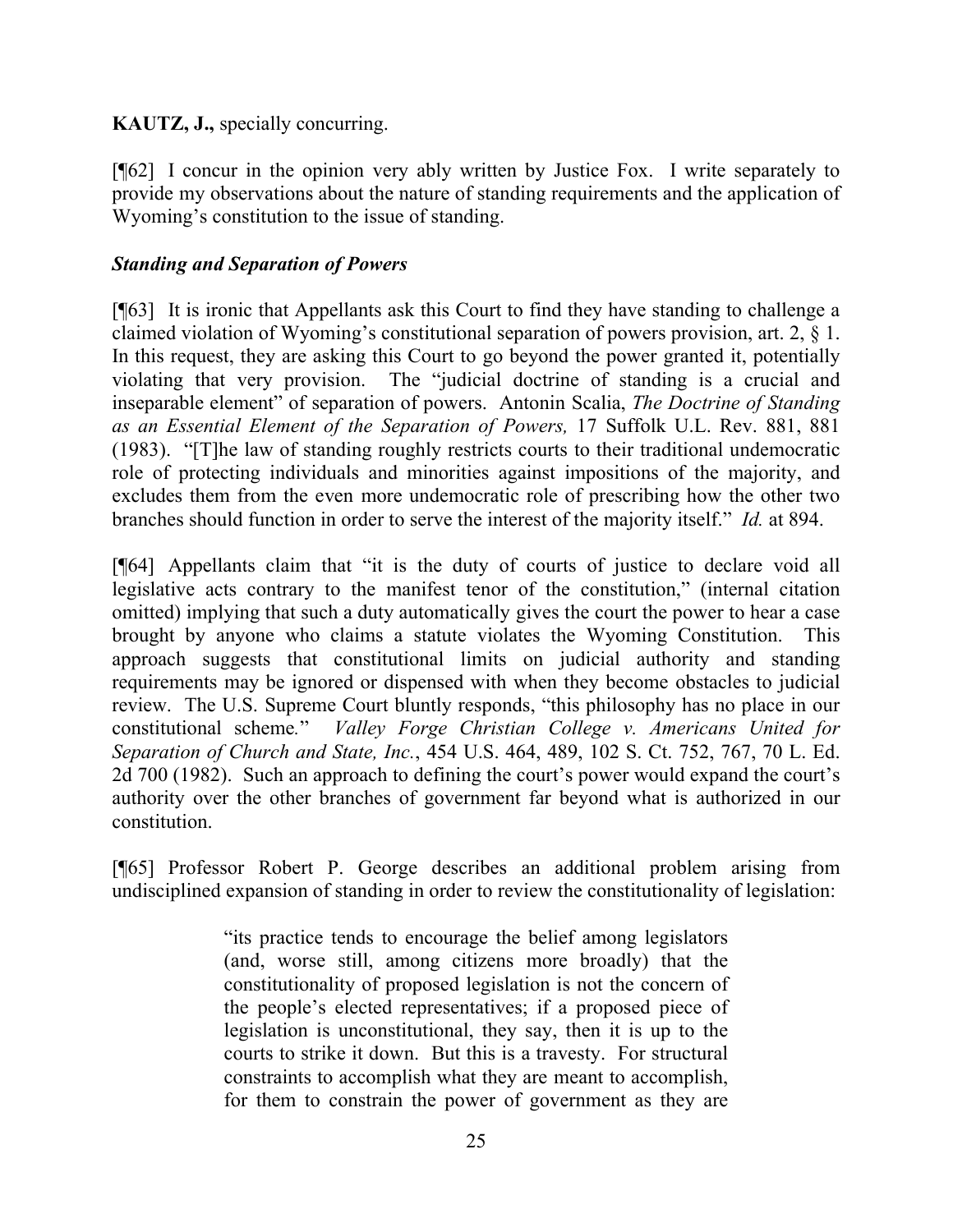meant to do, the question of the constitutionality of legislation in light of those constraints is *everybody's* business – judges exercising judicial review, yes, but also legislators, executives, and the people themselves."<sup>8</sup>

Robert P. George, *Conscience and Its Enemies,* 24 (2016).

[¶66] Wyoming courts have only the authority granted by our constitution. *State v. True*, 184 P. 229 (Wyo. 1919). Only when the authority exists to hear a cause should the courts determine whether a legislative or executive act is constitutional. But, even if the courts do not or cannot consider a particular claim of constitutionality, each branch of government must seriously consider the constitutionality of its actions.

[¶67] Although Wyoming's constitution takes a different approach from the U.S. Constitution when defining judicial authority (see below), the principles stated in cases discussing the U.S. Constitution describe the relationship between standing and judicial authority well. "The law of (standing) serves to prevent the judicial process from being used to usurp the powers of the political branches, and confines the federal courts to a properly judicial role." *Spokeo, Inc. v. Robins*, 136 S.Ct. 1540, 1547, 194 L.Ed.2d 635 (2016), as revised (May 24, 2016) (internal citations omitted). "No principle is more fundamental to the judiciary's proper role in our system of government …." *DaimlerChrysler Corp. v. Cuno,* 547 U.S. 332, 341, 126 S.Ct. 1854, 1861, 164 L.Ed.2d 589 (2006). "In keeping with the purpose of this doctrine, '[o]ur standing inquiry has been especially rigorous when reaching the merits of the dispute would force us to decide whether an action taken by one of the other two branches ... was unconstitutional." *Clapper v. Amnesty Int'l USA,* 568 U.S. 398, 408, 133 S.Ct. 1138, 1147, 185 L.Ed.2d 264 (2013). "Relaxation of standing requirements is directly related to the expansion of judicial power." *U.S. v. Richardson,* 418 U.S. 166, 188, 94 S.Ct. 2940, 2952, 41 L.Ed.2d 678 (1974) (Powell, J., concurring).

[¶68] "The proposition that all constitutional provisions are enforceable by any citizen simply because citizens are the ultimate beneficiaries of those provisions has no boundaries." *Schlesinger v. Reservists Comm. to Stop the War,* 418 U.S. 208, 227, 94 S. Ct. 2925, 2935, 41 L.Ed.2d 706 (1974). This principle applies to Wyoming courts. In effect, Appellants urge the courts to find authority to decide claims of unconstitutionality without regard to the boundaries established by our constitution.

 $[$ **[**[69] The requirement that litigants present a justiciable controversy – that they have "standing" – is not and should not be an arbitrary process whereby the court decides if it deems a party or a case worthy of consideration. When deciding whether standing exists,

<sup>8</sup> According to Appellants, a prior governor vetoed similar legislation believing it violated art. 2, § 1 of the Wyoming Constitution.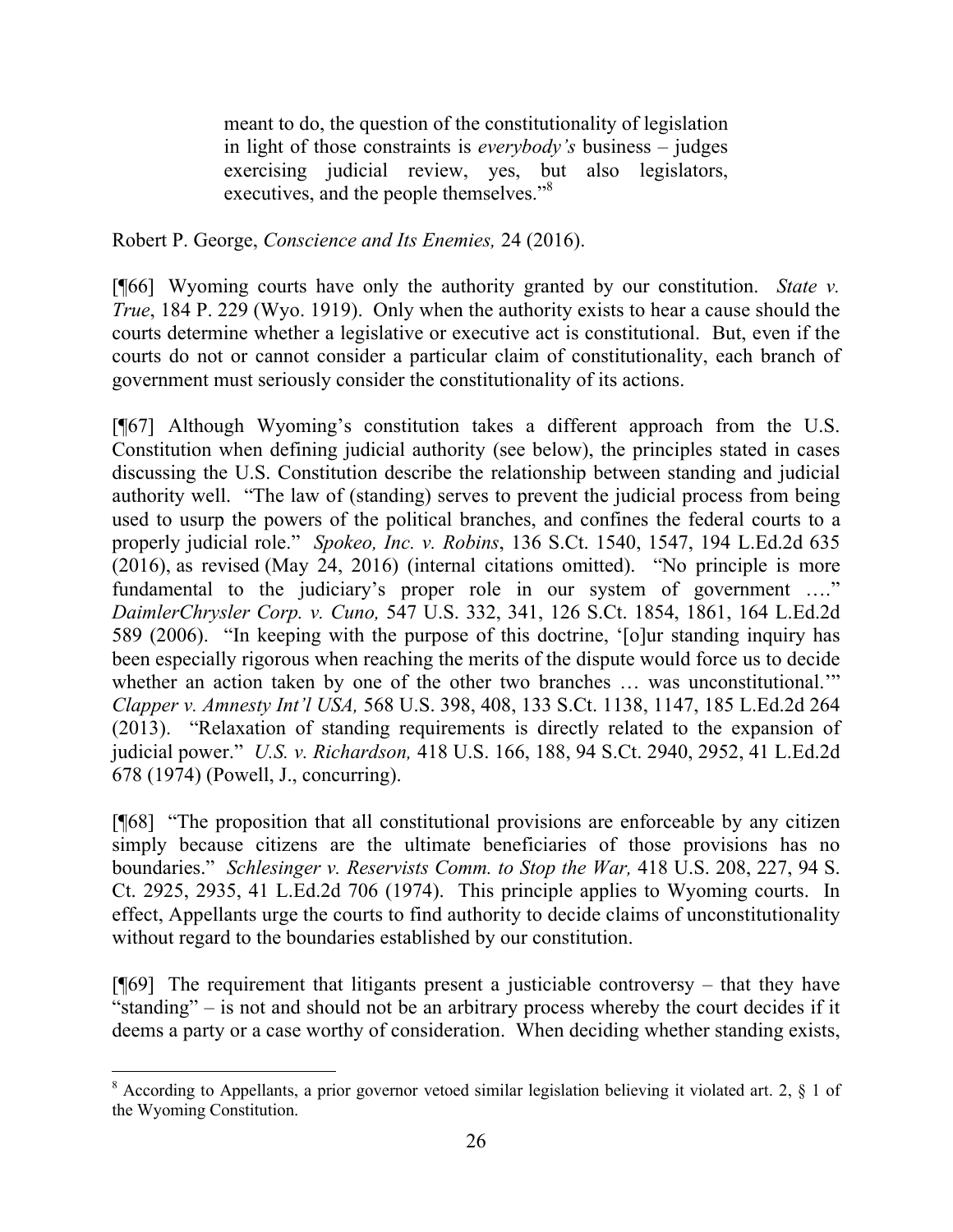the court is not deciding that it wants or does not want to hear a particular case. Rather, the court is recognizing that it has only the authority granted by the Wyoming Constitution, and is applying the rule of law whether it finds a case attractive or not.

[¶70] Appellants argue that if the court does not find standing in this case, decisions about standing have "the potential of devolving into an arbitrary process of flushing out cases the judiciary finds inconvenient." The opposite is true. If the court were to decide that standing exists simply because a party has claimed an issue is important, or constitutional, then the decision would be arbitrary, unconnected to any objective standard.

[¶71] Appellants further assert that if the courts do not determine that they have standing to challenge the constitutionality of the statutes in question, then no one will be able to do so. "The assumption that if respondents have no standing to sue, no one would have standing, is not a reason to find standing." *Schlesinger,* 418 U.S. at 227, 94 S.Ct. at 2925. Furthermore, it cannot be assumed that no one would have standing. There may be many individuals or entities directly impacted by the legislation.

# *Wyoming's Constitution*

[¶72] Article III of the U.S. Constitution limits the judicial power of U.S. government courts to certain "cases" and "controversies." This limitation means that parties in federal court must show an injury that is "concrete, particularized, and actual or imminent." *Clapper,* 568 U.S. at 409, 133 S.Ct. at 1140, quoting *Monsanto Co. v. Geertson Seed Farms,* 561 U.S. 139, 149, 130 S.Ct. 2743, 2752, 177 L.Ed.2d 461 (2010). This standing requirement is analogous to the first requirement of our *Brimmer* test.

[¶73] Wyoming's constitution does not utilize the terms "case" and "controversy," but provides a similar limitation on judicial power. Article 5, § 10 of the Wyoming Constitution establishes the authority of the general trial courts in our state: "The district court shall have original jurisdiction of all **causes**, both at law and in equity." (Emphasis added). Appellate authority is contained in art. 5, § 2 which provides that "The supreme court shall have general appellate jurisdiction … in both civil and criminal **causes**." (Emphasis added). It logically follows that Wyoming courts do not have constitutional authority to act unless there is a **cause**.

[¶74] Our constitution delineates who may seek redress for wrongs in Wyoming courts in art. 1, § 8. There it states that every person may seek justice in our courts "**for an injury done to person, reputation or property**." (Emphasis added.) Causes brought by plaintiffs against defendants which may come to court in Wyoming, then, are those where the claimant asserts some concrete, particularized, and actual or imminent injury. Or, put in terms of the first *Brimmer* requirement, Wyoming courts have authority to hear cases where a plaintiff has alleged injury to existing and genuine, as distinguished from